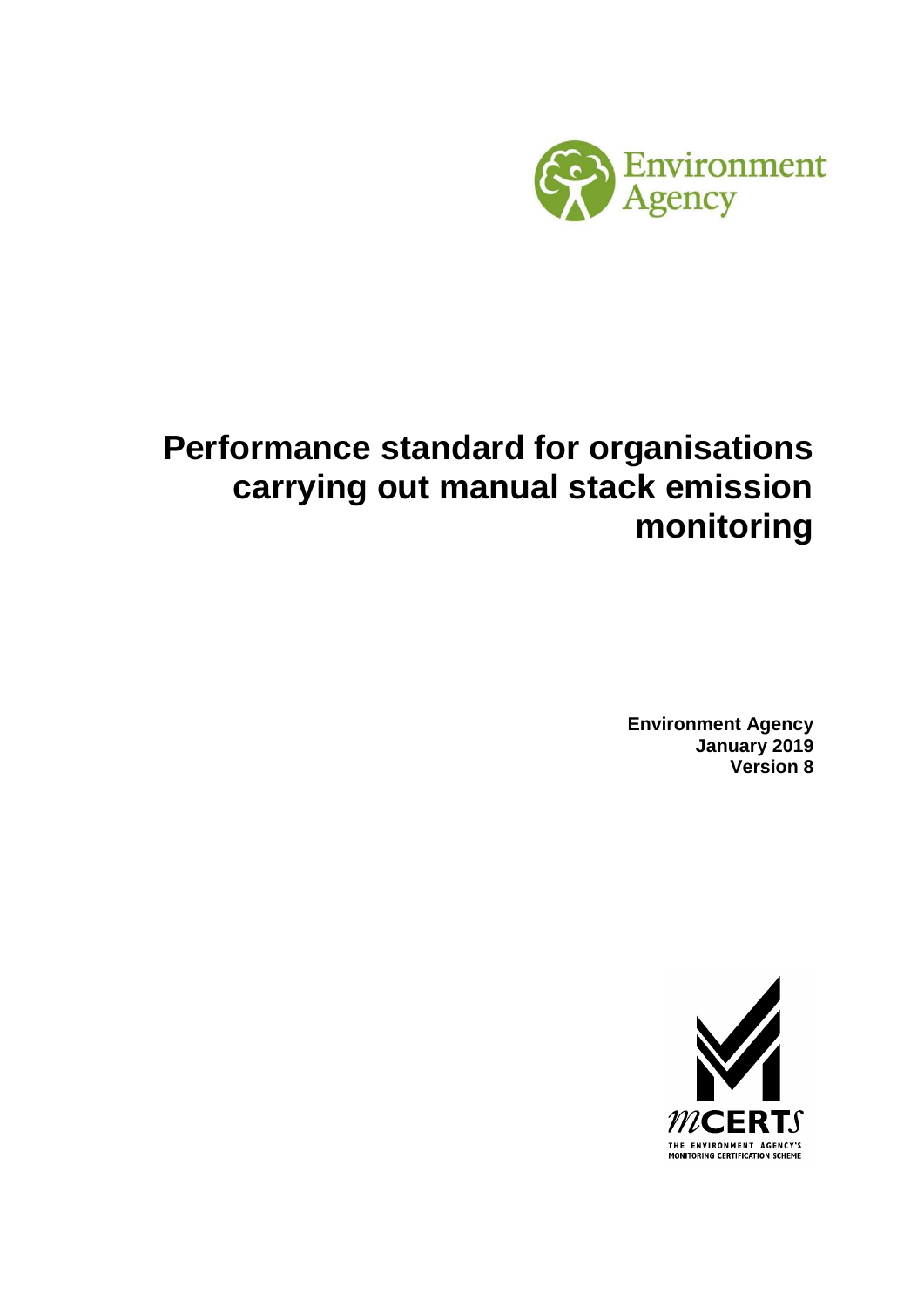# **Record of amendments**

# **Version 8 January 2019**

- Document reformatted and reordered to comply with changes to ISO 17025
- Introduction Deleted reference to EN 15675:2007 application of EN ISO/IEC 17025 to periodic measurements
- Updated references
- Clause 6.5.5 Updated information on field blank procedure
- Clause 7.2.12 Added note on accreditation requirements for the analysis of odour
- Annex B Amended Annex B to take account of the revision of the MCERTS performance standard for CEMs and T-CEMs.
- Annex C Added reference to emergency escape plans
- Annex D Stated that the order of the section headings shall be followed. Stated that expected velocity and supporting measurements can be used.
- Annex E added annex on participation in proficiency-testing schemes
- Annex F Stated that the order of the section headings shall be followed. Deleted the requirement to list the substances to be monitored from the monitoring objective section.

# **Status of this document**

This standard may be subject to review and amendment following publication. The most recent version is available on our website at:

[www.mcerts.net](http://www.mcerts.net/)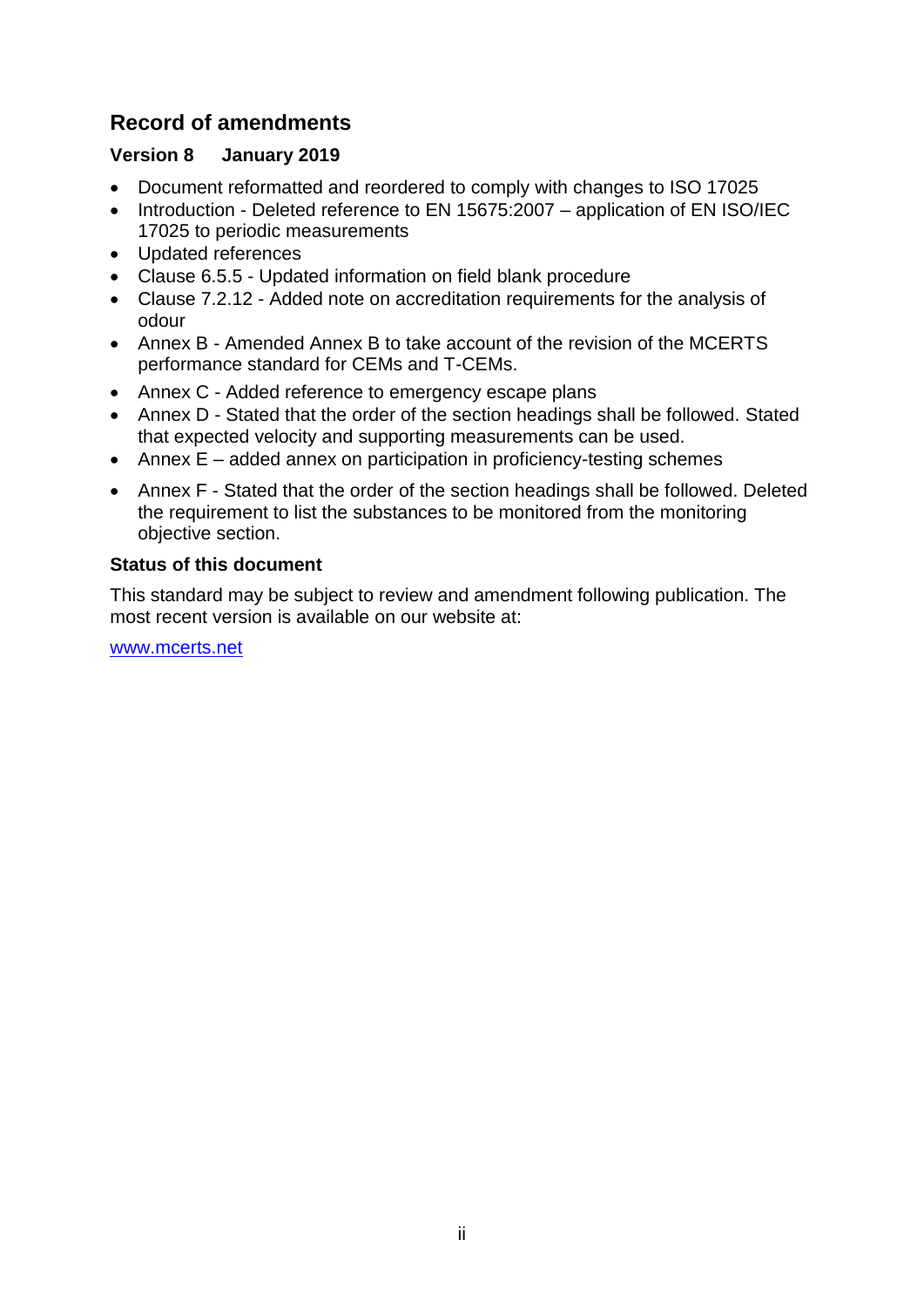# **Foreword**

We set up our Monitoring Certification Scheme (MCERTS) to ensure good quality environmental measurements. The scheme is based on international standards and provides for the product certification of instruments, the competency certification of personnel and the accreditation of laboratories.

The standard we focus on in this document sets out what you must do if you want to get accreditation from us to monitor pollution released from chimney stacks.

You can apply to MCERTS as an individual or as an organisation. This document sets out the performance standard for organisations. You can get a separate document, which focuses on people, from the contact details at the end of this foreword.

Under MCERTS, organisations must be accredited by the United Kingdom Accreditation Service (UKAS) to show they have reached the standard set out in this document. The standard focuses on how you should plan, carry out and report on the monitoring you do.

Planning involves reviewing the site where you want to do the work. This review includes a risk assessment to make sure the work can be done safely.

Skilled people must carry out the work using internationally recognised methods.

You must report on the work you have done, using the format we ask you to.

# **The benefits of this MCERTS standard**

- The standard makes sure that information on pollution released from chimney stacks is reliable.
- Everybody in the competitive market of monitoring pollution from chimney stacks will be working towards the same standard.
- The standard sends a message that measuring pollution from chimney stacks is an important part of producing reliable information for regulatory purposes.
- By setting quality standards which everybody must work towards, the standard promotes and raises the professional reputation of people and organisations involved in monitoring pollution from chimney stacks.

If you have any questions regarding the accreditation process, or would like further information on how to apply, please contact:

UKAS 2 Pine Trees Chertsey Lane Staines-upon-Thames TW18 3HR Telephone: 01784 429000 Email: [info@ukas.com](mailto:info@ukas.com)

For more information on MCERTS and for copies of the performance standards and further guidance, see our web-site at: [www.mcerts.net](http://www.mcerts.net/) 

If you have any general questions about MCERTS, please contact our National Customer Contact Centre: [enquiries@environment-agency.gov.uk](mailto:enquiries@environment-agency.gov.uk)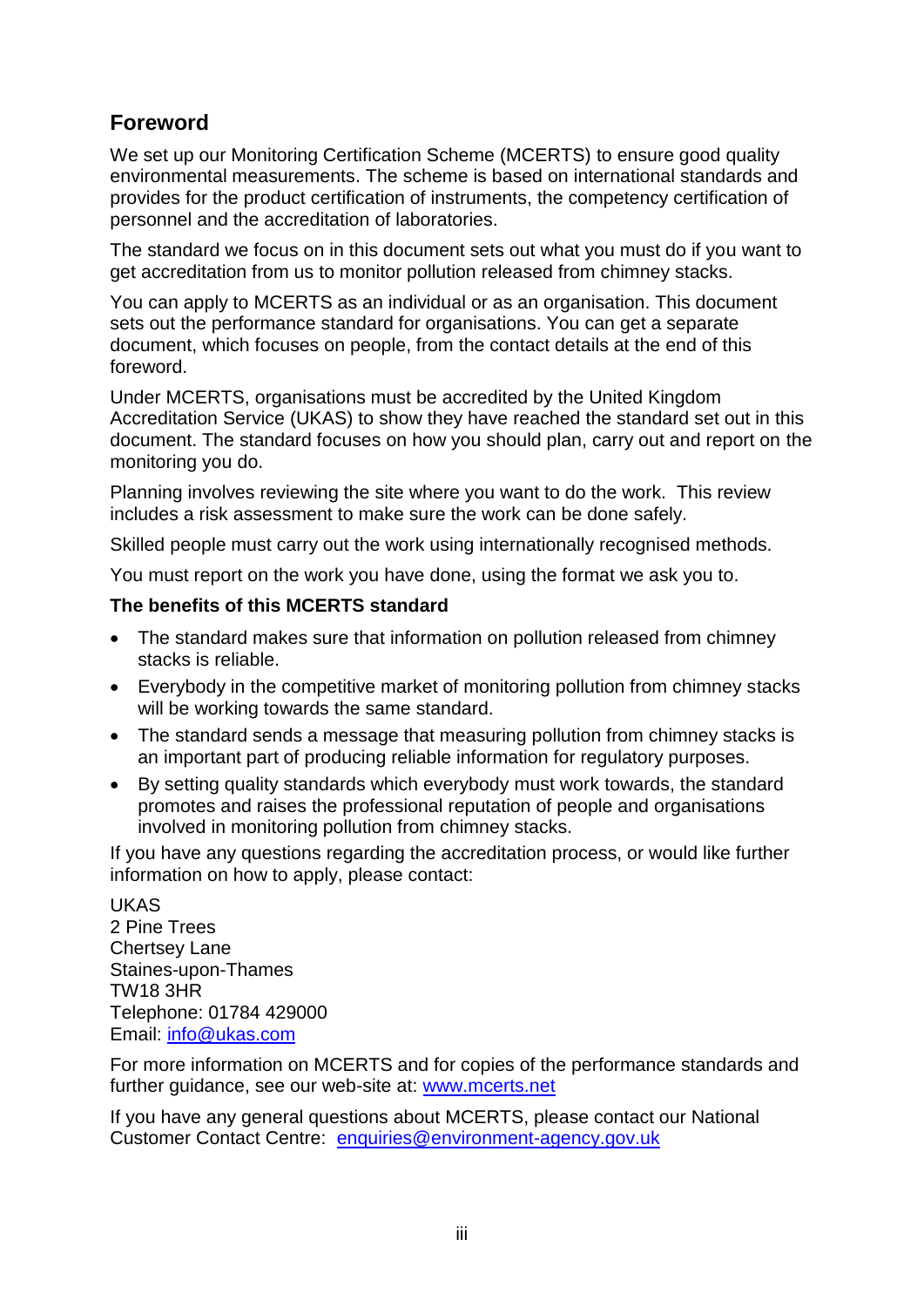# **Contents**

| 1.                                                                      |  |
|-------------------------------------------------------------------------|--|
| 2.                                                                      |  |
| 3.                                                                      |  |
| 4.                                                                      |  |
| 4.1                                                                     |  |
| 4.2                                                                     |  |
| 5.                                                                      |  |
| 6.                                                                      |  |
| 6.1                                                                     |  |
| 6.2                                                                     |  |
| 6.3                                                                     |  |
| 6.4                                                                     |  |
| 6.5                                                                     |  |
| 6.6                                                                     |  |
| $\overline{7}$                                                          |  |
| 7.1                                                                     |  |
| 7.2                                                                     |  |
| 7.3                                                                     |  |
| 7.4                                                                     |  |
| 7.5                                                                     |  |
| 7.6                                                                     |  |
| 7.7                                                                     |  |
| 7.8                                                                     |  |
| 7.9                                                                     |  |
| 7.10                                                                    |  |
|                                                                         |  |
| 8                                                                       |  |
|                                                                         |  |
| Annex B - Use of portable instruments in stack emissions monitoring  17 |  |
|                                                                         |  |
|                                                                         |  |
|                                                                         |  |
|                                                                         |  |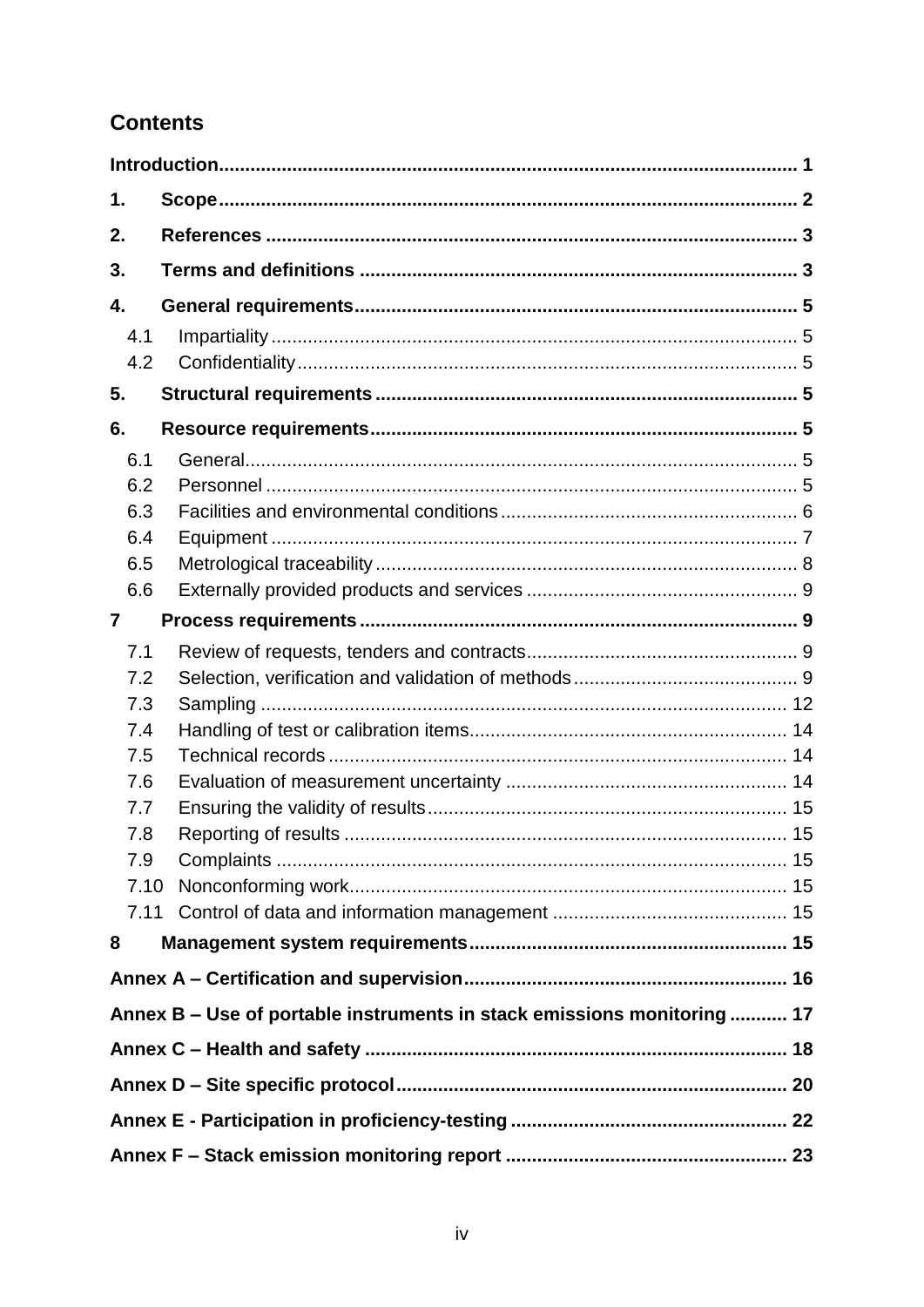# **Performance standard for organisations carrying out manual stack emission monitoring**

# <span id="page-4-0"></span>**Introduction**

Manual stack emission monitoring for regulatory purposes includes measurements for:

- determining compliance with numerical limits in permits
- the calibration of continuous emission monitoring systems (CEMs)
- field testing of CEMs for type approval
- acceptance trials on new pollution abatement plant or alternative fuel applications
- determining emission factors for use in emissions trading and inventory reporting
- Note 1: Stack emission monitoring is a general term used to describe the preparation work prior to a measurement campaign, undertaking the site work, calculating the monitoring results and producing the final report for the client. In most cases the client is a process operator.

The extension of MCERTS to include manual stack emission monitoring is built on proven international standards to ensure good quality monitoring data. The scheme is split into three components that should be used in conjunction – the certification of personnel to the MCERTS personnel competency standard, the accreditation of stack emission monitoring organisations to the MCERTS performance standard for organisations and the accreditation of laboratories to the MCERTS performance standard for laboratories testing samples from stack emissions monitoring.

The general requirements for the competence of testing laboratories are described in the International Standard EN ISO/IEC 17025. This contains all the requirements laboratories have to meet if they wish to demonstrate that they operate a quality system, are technically competent, and are able to generate technically valid results.

Note 2: Laboratories are referred to as stack emission monitoring organisations (organisations) throughout this performance standard. This covers both independent monitoring organisations and those which have in-house monitoring teams.

This MCERTS performance standard provides criteria for the application of EN ISO/IEC 17025 in the specific field of monitoring of emissions from stationary sources.

The structure of this document follows the structure of EN ISO/IEC 17025. This standard does not re-state the provisions of EN ISO/IEC 17025. Monitoring organisations are reminded of the need to comply with all the relevant criteria detailed in EN ISO/IEC 17025.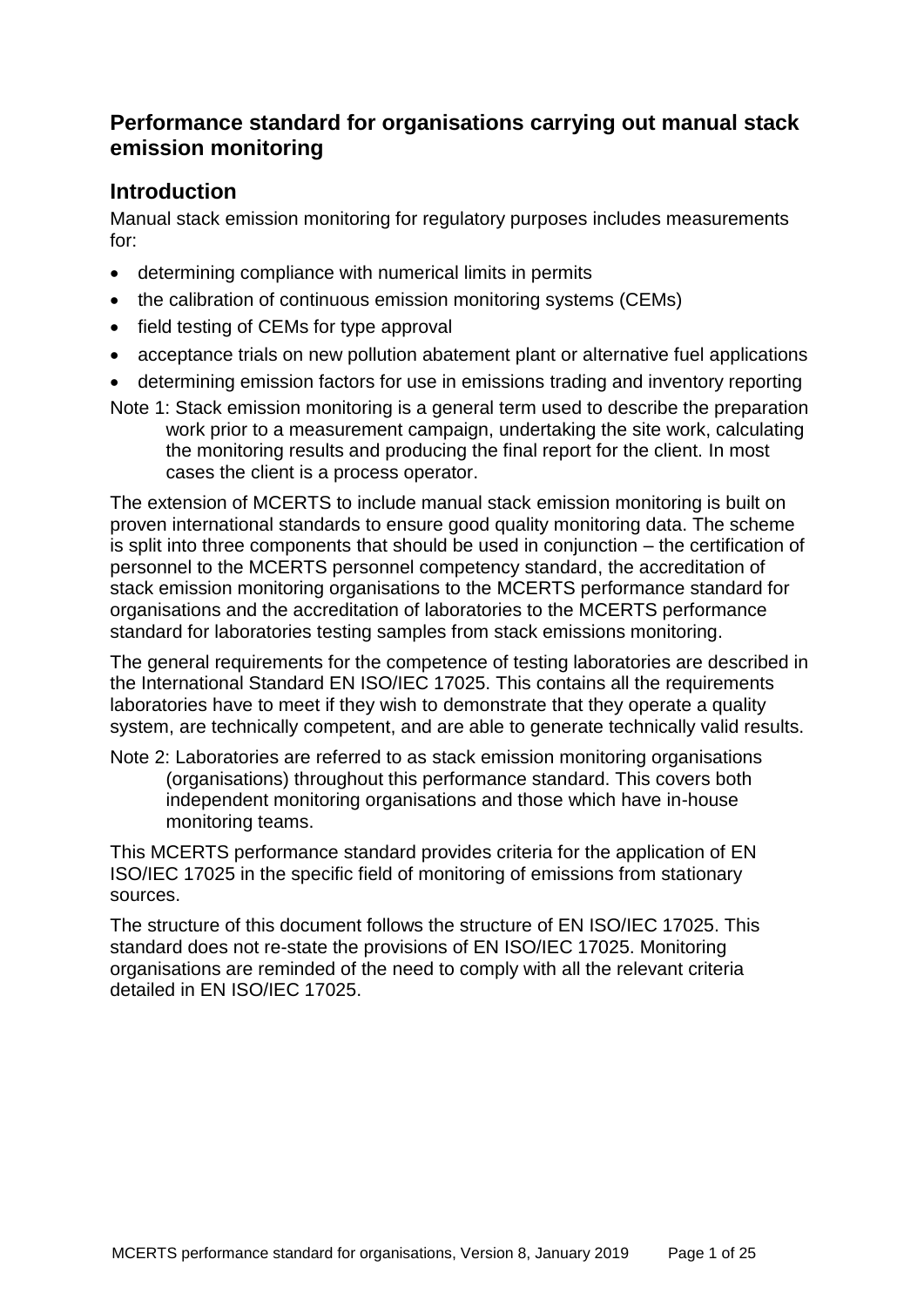# <span id="page-5-0"></span>**1**. **Scope**

The monitoring of stack emissions is often called measurement, testing or sampling. In this document, the term monitoring is used except where the specific meanings of the alternatives are more appropriate.

The manual monitoring of stack emissions can involve taking samples for laboratory analysis, the in-situ determination of flue gas physical parameters such as temperature, pressure and flow rate, and of particulate loadings by isokinetic sampling, and the in-situ periodic instrumental monitoring of pollutants. Its primary use is for regulatory purposes, including measurement for determining compliance with authorised numerical limits, calibrating continuous emission monitoring systems and acceptance trials on new pollution abatement plant.

The monitoring of emissions from stationary sources can be undertaken for a wide range of substances using various methods. Details of methods are provided in our Technical Guidance Note M2.

Accreditation of organisations to this performance standard will demonstrate that they meet our MCERTS requirements for regulatory monitoring of stack emissions from stationary sources.

The MCERTS standard contains both technical and health and safety requirements. Compliance with regulatory and safety requirements on the operation of laboratories is not covered by EN ISO/IEC 17025. However, carrying out stack emission monitoring is hazardous (for example, working at heights, lifting equipment, exposure to chemicals); and, if correct health and safety practices are not adhered to, the quality of the monitoring is often compromised.

The health and safety requirements are set out to ensure that organisations have a health and safety management system and are following safe systems of work (for example, undertaking risk assessments). UKAS will audit whether these systems are in place – it is not auditing the adequacy of the systems. However, if UKAS assessors observe poor health and safety practice they will inform us.

We have an agreement with UKAS regarding the operation of MCERTS for manual stack emission monitoring. This agreement allows us to use information supplied by UKAS, as part of our regulatory duties.

We may carry out our own inspections and investigations and act upon their findings for organisations accredited to ISO/IEC17025 for the MCERTS performance standard.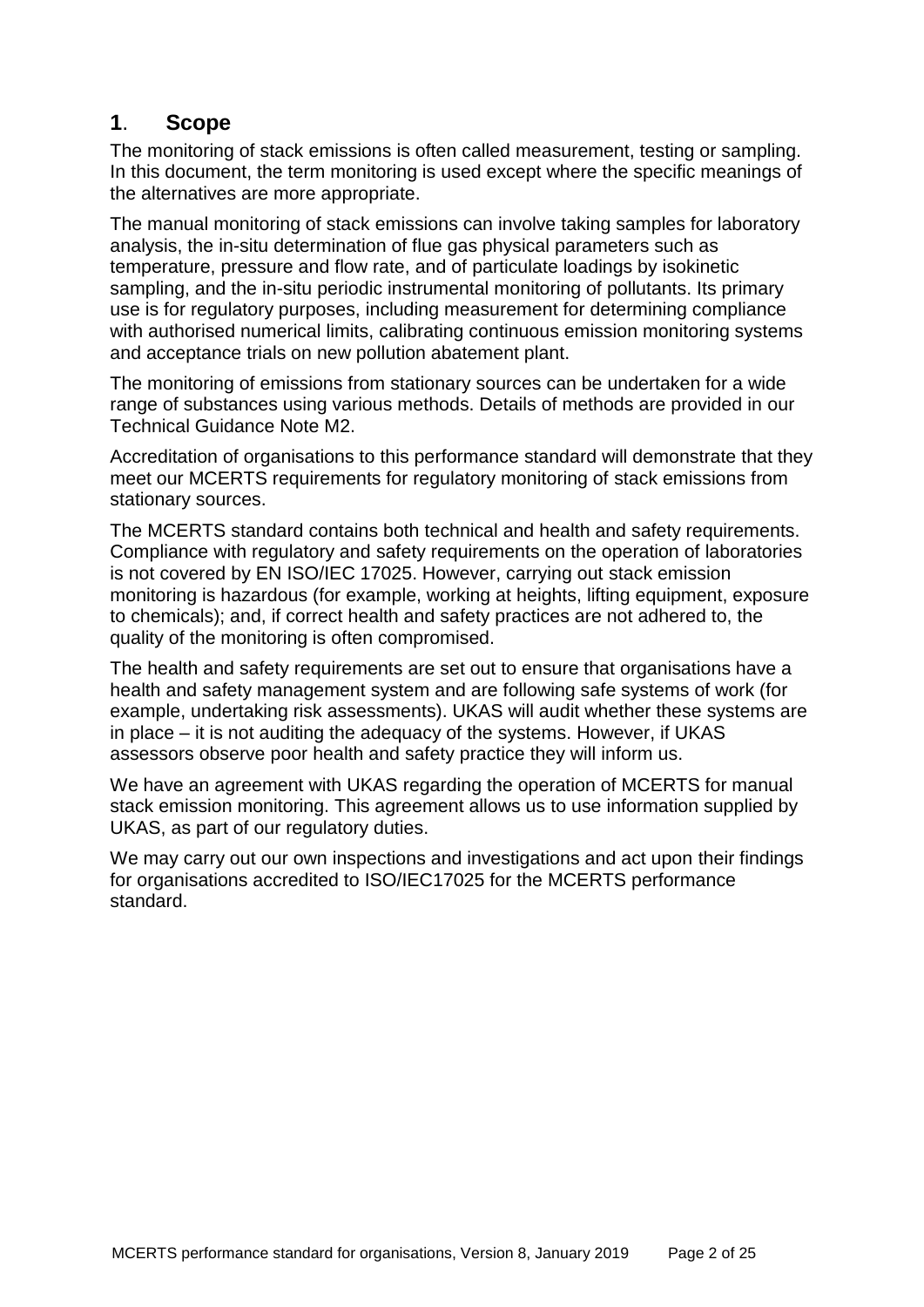# <span id="page-6-0"></span>**2. References**

BS EN ISO 14956 Evaluation of the suitability of a measurement method by comparison with a stated measurement uncertainty

EN ISO/IEC 17024 Conformity assessment - General requirements for bodies operating certification of persons

EN ISO/IEC 17025 General requirements for the competence of testing and calibration laboratories

MCERTS Personnel Competency Standard, Environment Agency

MCERTS Performance standard for laboratories testing samples from stack emissions monitoring, Environment Agency

Technical Guidance Note M1, Sampling requirements for monitoring stack emissions to air, Environment Agency

Technical Guidance Note M2, Monitoring of stack emissions to air, Environment Agency

Risk assessment guide: industrial emission monitoring, Source Testing Association

MCERTS Performance standards and test procedures for CEMs and T-CEMs, Environment Agency

BS EN 14181 Quality assurance of automated measurement systems

# <span id="page-6-1"></span>**3. Terms and definitions**

**Alternative method** – a method that has been proved equivalent to a standard reference method.

**Competent authority** – organisation responsible for implementing environmental legislation (for example, in England and Wales the Environment Agency).

**Duct** *–* structure that conveys waste gas.

**Emission limit value** – the numerical limit on an emission, which may not be exceeded during one or more periods of time.

**Field blank –** a measurement sample taken at the plant site in an identical manner to the normal samples in the series, except that no gas is sampled.

**Job file** *–* file in which details of the stack emission measurement campaign for an individual site are recorded.

**Measurement campaign (measurement objective)** *–* scope of work required on a particular site for a specific time period.

**Measurement series** *–* one or several measurements of the same measurand carried out at the same sampling plane, and at the same process operating conditions.

**Method Implementation Document** – document published by the Environment Agency outlining its interpretation of a method.

**Periodic measurement (manual measurement)** *–* determination of a measurand at specified time intervals. The specified time intervals can be regular (e. g. once every month) or irregular. Measurands can include the amount, quantity or physical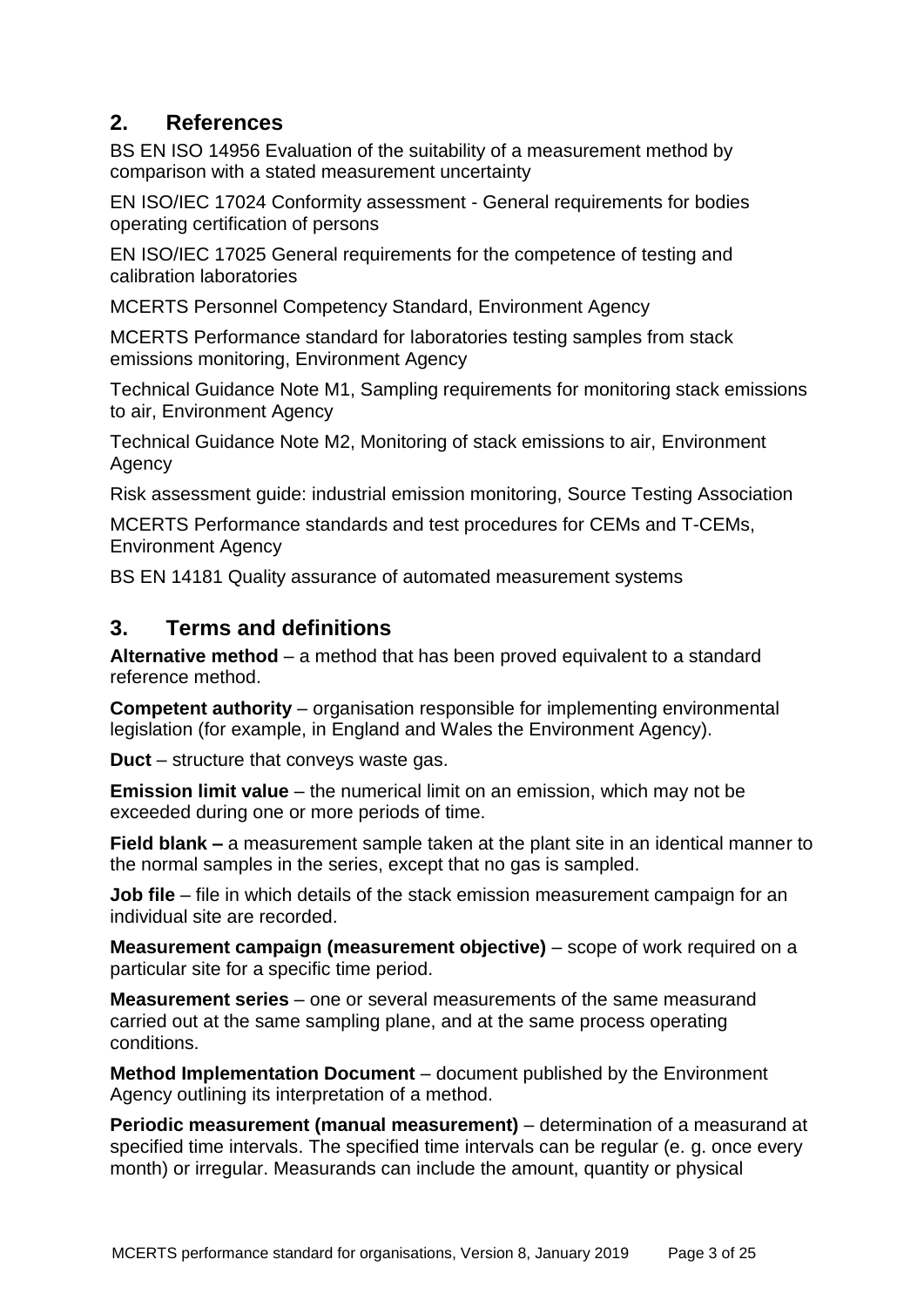property of an emission. Measurements are usually made using portable equipment for typically less than 24 hours.

**Reference method** *–* measurement method taken as a reference by convention, which gives, or is presumed to give, the accepted reference value of the measurand. These methods are listed in M2.

Note: The method is a standard reference method if it is prescribed by European legislation.

**Risk assessment** *–* an assessment of the health and safety hazards and associated risks involved in stack measurement at a specific work location.

**Sampling location** – a suitable position on the plant where representative samples can be obtained.

**Site specific protocol (Measurement plan)** *–* the installation specific application of an organisation's technical procedures. A protocol describes how the measurement method is employed in a given situation.

**Site record sheets** *–* sheet on which the laboratory's on-site measurement data and operations are recorded at the time they are made.

**Site review** – a visit conducted by the organisation before undertaking stack emission measurements to ensure the physical and logistical situation is fully understood before arriving on-site to conduct work. The review provides essential information for determining the site-specific protocol.

**Stack** *–* structure through which waste gas is released to atmosphere. Stacks are intended to be of sufficient height to adequately disperse emissions in the atmosphere. Measurement of emissions may be carried out in ducts and stacks.

**Stack emission monitoring organisations** *–* organisations that undertake the measurement of emissions to air from stationary sources. This can include work undertaken at the laboratory's permanent facilities, at sites away from their permanent facilities and in temporary or mobile laboratories.

**Standard reference method** – see reference method.

**Technical procedure (operating procedure)** *–* the organisation's detailed written procedures on how to perform a method in line with its quality system.

**Testing laboratory** *–* laboratory that performs tests. A testing laboratory may undertake work at permanent facilities, at sites away from their permanent facilities and in temporary or mobile laboratories. The sampling and analysis stages may occur at different locations.

**UKAS** *–* the United Kingdom Accreditation Service, the body appointed by the Government to assess and accredit organisations that provide testing services to international standards, for example EN ISO/IEC 17025.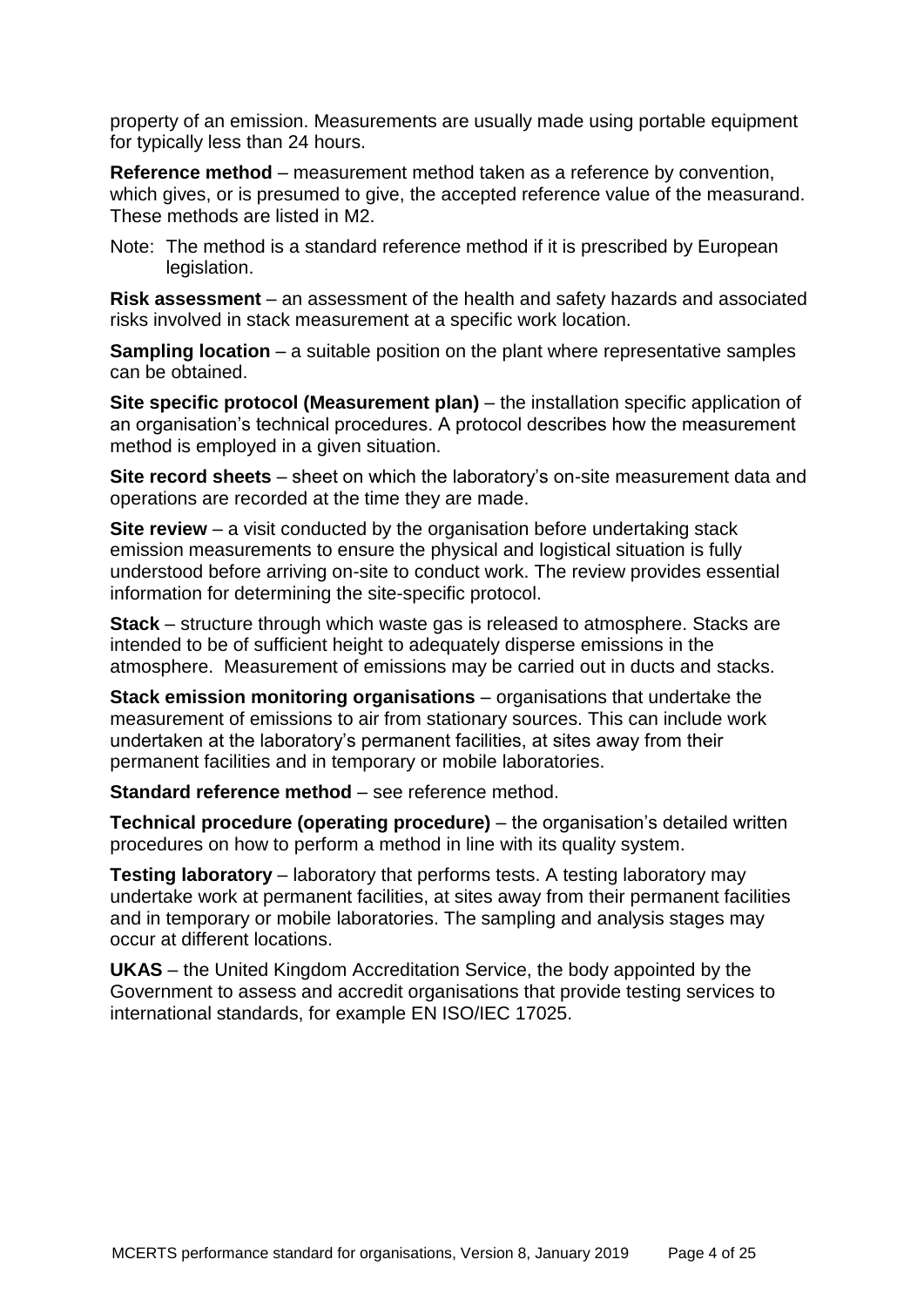# <span id="page-8-0"></span>**4. General requirements**

### <span id="page-8-1"></span>**4.1 Impartiality**

Stack emission monitoring shall be carried out by an organisation that is free from any commercial, financial and other pressures that might influence their technical judgement. Process operators using in-house monitoring teams shall have management structures that ensure this requirement is met.

### <span id="page-8-2"></span>**4.2 Confidentiality**

No additional requirements to EN ISO/IEC 17025.

# <span id="page-8-3"></span>**5. Structural requirements**

An organisation shall implement a health and safety policy addressing the hazards and associated risks to health and safety in the activities associated with stack emissions monitoring.

Accreditation is through a programme of laboratory and site based assessments carried out by UKAS.

Note: UKAS assessments will be complemented by a programme of Environment Agency audits.

Some laboratory and site based audits will be carried out on an "unannounced" basis. Stack emission monitoring organisations shall cooperate, when required, in planning these audits. For unannounced site based audits the organisations, when requested, shall provide information to UKAS, in advance, of the MCERTS accredited work they plan to carry out.

# <span id="page-8-4"></span>**6. Resource requirements**

# <span id="page-8-5"></span>**6.1 General**

No additional requirements to EN.ISO/IEC 17025.

# <span id="page-8-6"></span>**6.2 Personnel**

6.2.1 Monitoring organisations shall use personnel with appropriate MCERTS certification to carry out stack emission measurements.

Note: The MCERTS personnel competency standard defines three levels - an entry level (trainee), Level 1 (technician) and Level 2 (team leader).

- 6.2.2 Trainees are permitted only to carry out stack emission monitoring under the *direct* supervision of a MCERTS Level 2 person.
- 6.2.3 Trainees shall not carry out or approve site reviews and risk assessments even under direct supervision.

Note: Site reviews, risk assessments, site specific protocols (SSP) and monitoring reports are defined in section 7.3.

- 6.2.4 Trainees shall not write or approve site specific protocols or monitoring reports.
- 6.2.5 Personnel who have obtained Level 1 shall carry out stack emission monitoring under the *general* supervision of a MCERTS Level 2 person. To provide general supervision the Level 2 must be actively involved in the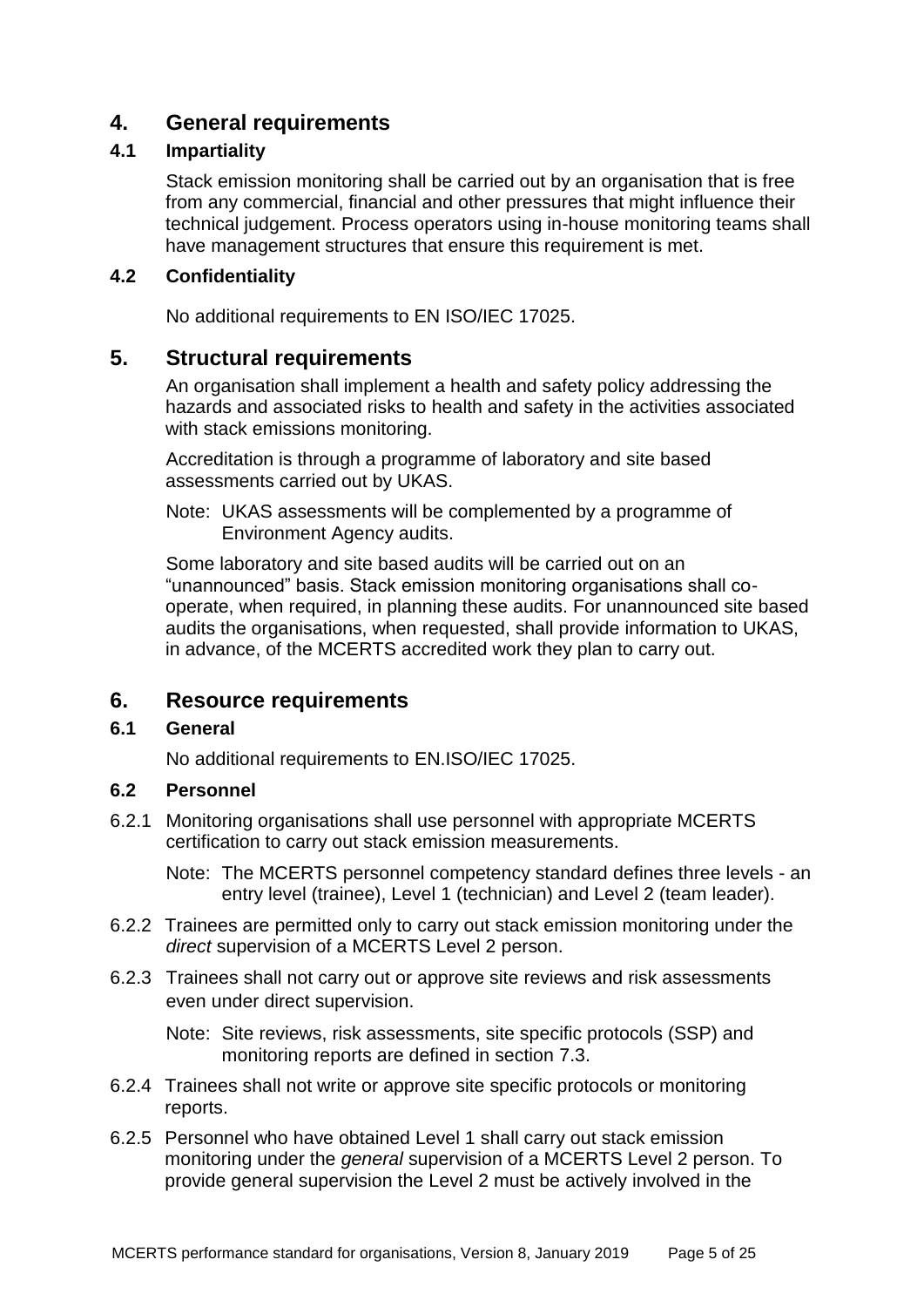practical work of monitoring on site. However, they do not have to observe all the work carried out by the team they are supervising.

- 6.2.6 Level 1 personnel are permitted to carry out site reviews and risk assessments under the direct supervision of a MCERTS Level 2 person. Level 1 personnel are not permitted to approve site reviews, risk assessments, site specific protocols or monitoring reports. Direct supervision means that a Level 2 must accompany the Level 1 while carrying out risk assessments and site reviews. To authorise SSPs and reports produced by a Level 1 the Level 2 must check the completed documents in detail.
- 6.2.7 Personnel with Level 2 certification, shall lead a stack emission monitoring team, approve site reviews, risk assessments, site-specific protocols and monitoring reports.
- 6.2.8 Level 2 personnel are responsible for the direct supervision of trainees. Direct supervision of a Trainee requires the Level 2 to observe all the site work activities they carry out.
- 6.2.9 The Level 2 person shall be actively involved in the practical work of monitoring on site and is responsible for the work undertaken by the team.
- 6.2.10 Personnel with Level 2 certification shall be available on site throughout the monitoring campaign.
- 6.2.11 When there is more than one Level 2 person on site, the person taking overall responsibility for the work shall be clearly nominated.

Note: The SSP is used to record role responsibilities of personnel.

- 6.2.12 To lead on-site monitoring work and to approve site reviews, site specific protocols and reports the Level 2 certification shall include technical endorsements relevant to the substance(s) being measured.
- 6.2.13 A summary of the certification and supervision required to carry out different stack emission monitoring activities is provided in Annex A.

#### <span id="page-9-0"></span>**6.3 Facilities and environmental conditions**

- 6.3.1 Monitoring organisations shall, wherever possible, use sampling facilities/platforms that comply with the requirements of Environment Agency Technical Guidance Note: M1.
- 6.3.2 Any deviations from a method caused by stack sampling facilities not conforming to the method requirements (for example, access restricted to one port) shall be recorded.
- 6.3.3 Portable lighting shall be used when appropriate.
- 6.3.4 Lifts and hoists shall be used where appropriate.
- 6.3.5 Service requirements, such as electricity supply, shall be considered.
- 6.3.6 Stack emission monitoring has a high potential for contamination of samples. The organisation shall identify and assess the risk of contamination and a clean area shall be available for setting up equipment and samples, recovering samples, and storing equipment and samples.
- 6.3.7 Access to and use of areas affecting the quality of the monitoring shall be controlled. The area for equipment set up and the work area shall be cordoned off so that access to the sampling equipment and monitoring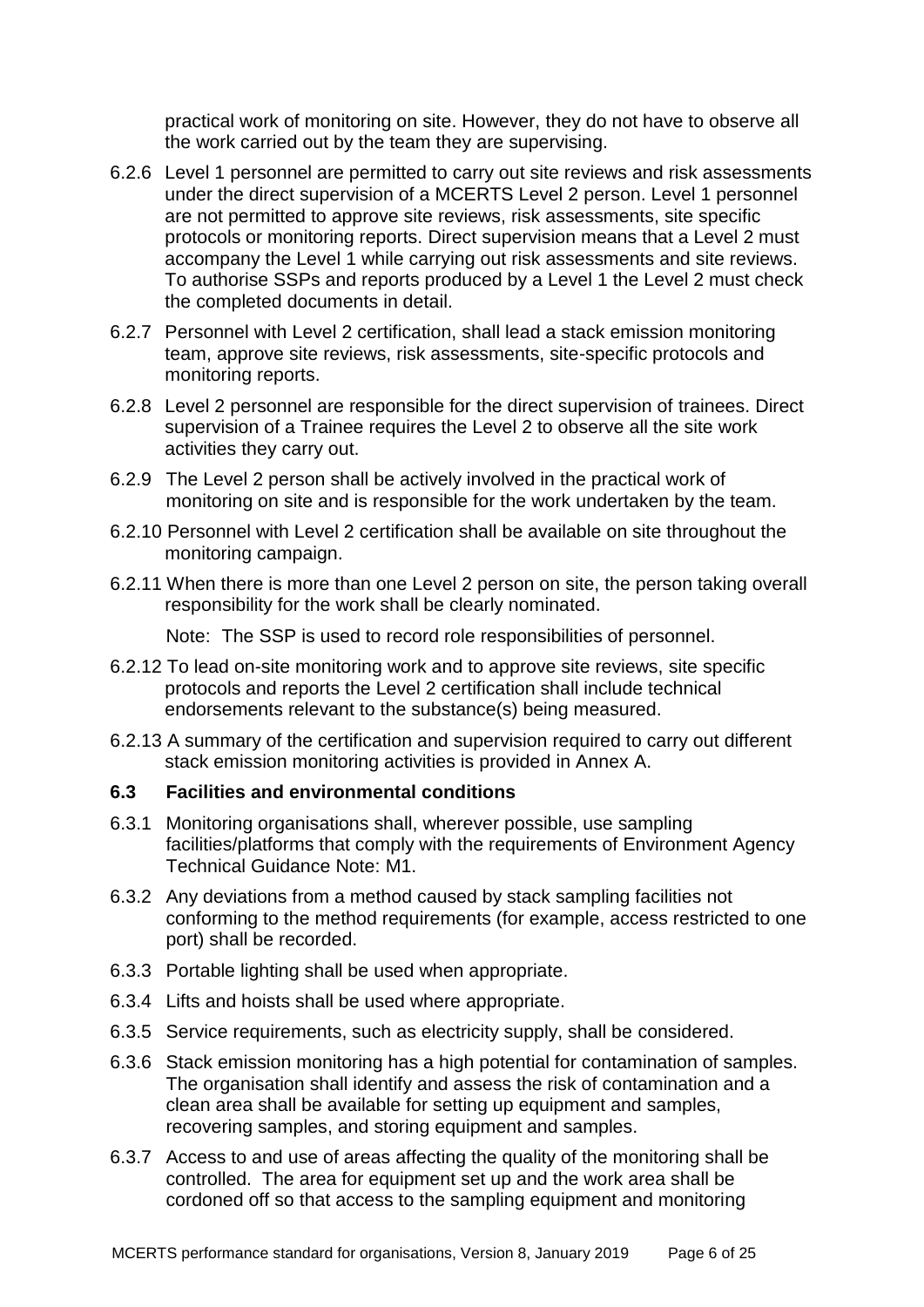operation is restricted. If necessary, a mobile laboratory shall be manned or otherwise secure so access is restricted at all times.

6.3.8 The work area shall be cleared of trip hazards and obstacles. Mobile laboratories and transport vehicles shall be kept clean and free from sources of contamination.

#### <span id="page-10-0"></span>**6.4 Equipment**

- 6.4.1 Procedures shall be in place to ensure that equipment is appropriate to the process-specific environment where it is to be used.
- 6.4.2 In methods where detailed material specifications are not given, the materials shall satisfy the following requirements:
	- be non-reactive to the pollutant being measured
	- not cause any significant positive or negative interference to the measurement process
	- have sufficient strength to withstand the environmental conditions (e.g. vibration, heat, shear forces, flex, and abrasion) associated with the process being measured and the measurement environment
- 6.4.3 The identification of equipment shall be in an accessible location for viewing and it shall be etched, stamped, or otherwise permanently fixed to the component.
- 6.4.4 The history of equipment use shall be traceable, so that possible causes of problems can be determined.
- 6.4.5 A record sheet for equipment use, which enables potential problems, maintenance procedures and possible sources of contamination to be identified, shall be developed for use with methods.
- 6.4.6 Safe handling and transportation procedures shall be developed to ensure equipment that has been calibrated shall not be affected during transportation.
- 6.4.7 In methods where detailed leak check procedures are not given the leak flow shall be below 2 % of the normal flow rate during sampling.
	- Note: Stack sampling equipment generally comprises several pieces of apparatus (for example, probes, filters, traps, pumps, meters) connected together to form a 'sampling train'. The equipment is connected together on-site.
- 6.4.8 In methods where detailed procedures are not given for dealing with contamination the following practices shall be followed. Components and equipment exposed to the sample stream shall be thoroughly cleaned and dried, including the sample media area, prior to conducting sampling. If performing multiple runs with the same equipment, the sample train shall be cleaned between runs. Cleaning shall be performed using appropriate methods, tools and solvents to ensure that residue is removed and to prevent contaminating or otherwise affecting the sample. The organisation's technical procedure shall specify the cleaning procedure.
	- Note: Contamination of samples analysed in a laboratory is assessed by the field blank.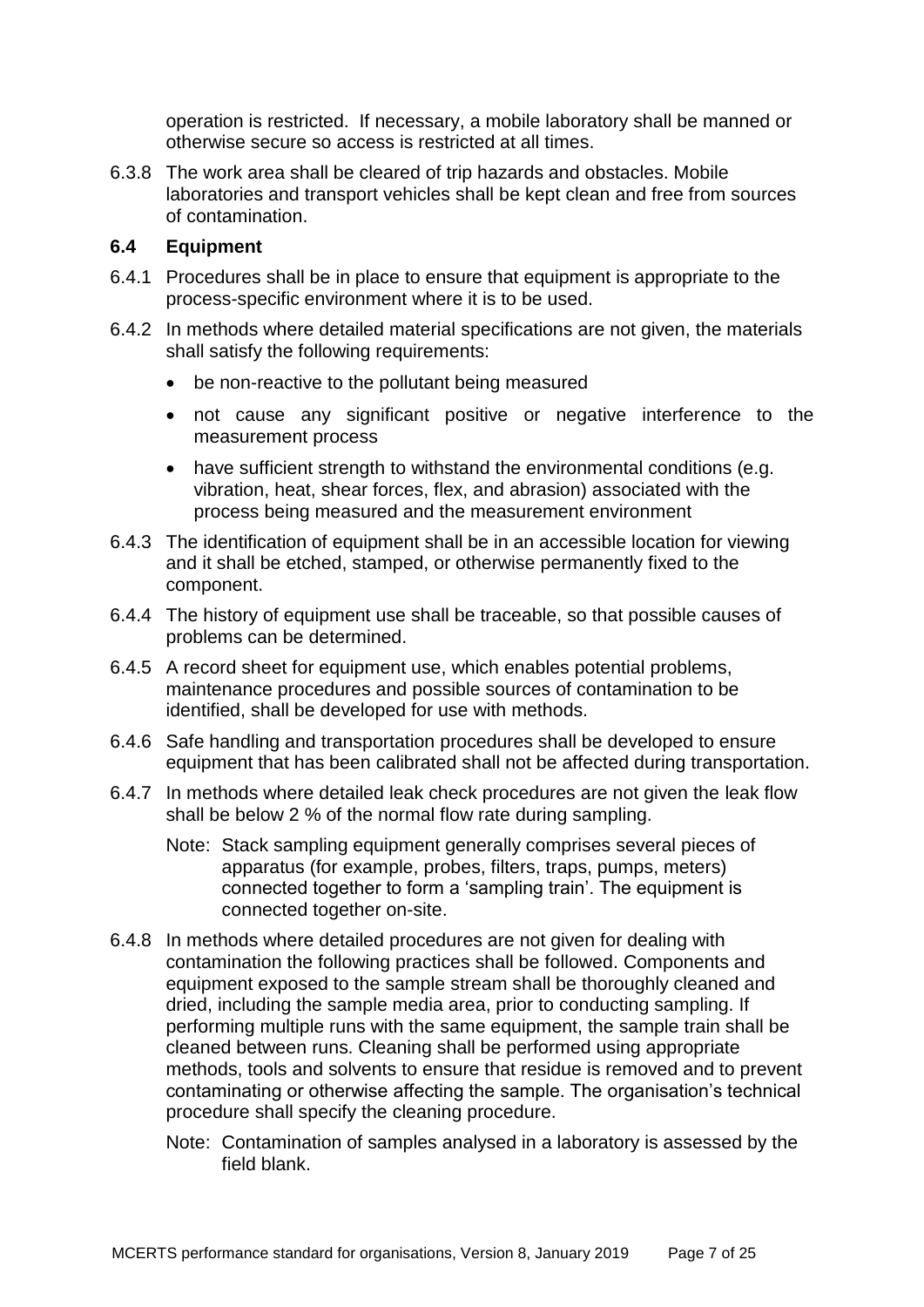### <span id="page-11-0"></span>**6.5 Metrological traceability**

6.5.1 The laboratory shall identify the calibration aspects of its methods that can contribute significantly to the total uncertainty of the measurement result. Where appropriate the calibration of reference material and equipment (e.g. Pitot tubes) shall be traceable to a laboratory accredited under EN ISO/IEC 17025. If this is not possible, the testing laboratory shall satisfy itself of the quality of the reference material and equipment.

Note Such equipment include:

- instruments to measure physical parameters, such as temperature, pressure, flow, volume (e.g. dry-gas meters), weight (e.g. analytical balances)
- analysers to measure waste gas (e.g. chemiluminescence  $NO<sub>x</sub>$  analysers, FID analysers, paramagnetic oxygen analysers)
- 6.5.2 Some items of measurement equipment shall be calibrated periodically, such as Pitot probes, manometers, thermocouples and balances.
	- Note: This periodic calibration can vary from once a month to once a year. Other items of equipment, such as waste gas analysers require calibration as an integral part of each measurement.
- 6.5.3 Calibration gases shall be traceable, where possible, to EN ISO/IEC 17025 for calibration by third party accreditation from a nationally recognised accreditation body that is a member of the International Laboratory Accreditation Cooperation (ILAC). The calibration gases shall be labelled with the relevant accreditation logo and number.
	- Note 1: UKAS is an example of a nationally recognised accreditation body.
	- Note 2: It may not be possible to obtain ISO 17025 traceable gases for all calibration gases.
	- Note 3: The uncertainty budget for calibration gases are normally specified in individual monitoring standards, such as CEN reference methods.
	- Note 4: Examples of occasions when calibration gases are required are the annual calibration/functional checks carried out on portable monitoring instruments.
- 6.5.4 A stack emissions monitoring laboratory may use calibration gases to prove that "working" gases (i.e. those used on site for span check verification) meet the uncertainty budgets specified for span gases in the relevant standards. These working gases must be traceable, through the laboratories EN ISO/IEC 17025 accreditation, to the accredited calibration gases.
- 6.5.5 When monitoring is undertaken requiring analysis of samples, field blanks shall also be analysed and reported. A field blank shall be carried out in close proximity to the sample location, in an identical manner to the normal samples in the measurement series, except the sample probe does not have to be inserted in the stack and no gas is drawn though the sample equipment.
- 6.5.6 Where a method does not specify a minimum criteria for the field blank value, the field blank shall be less than 10% of the emission limit value.

Note: The field blank is expressed in the same units as the emission limit value (mg/m<sup>3</sup>). To calculate the field blank value the analytical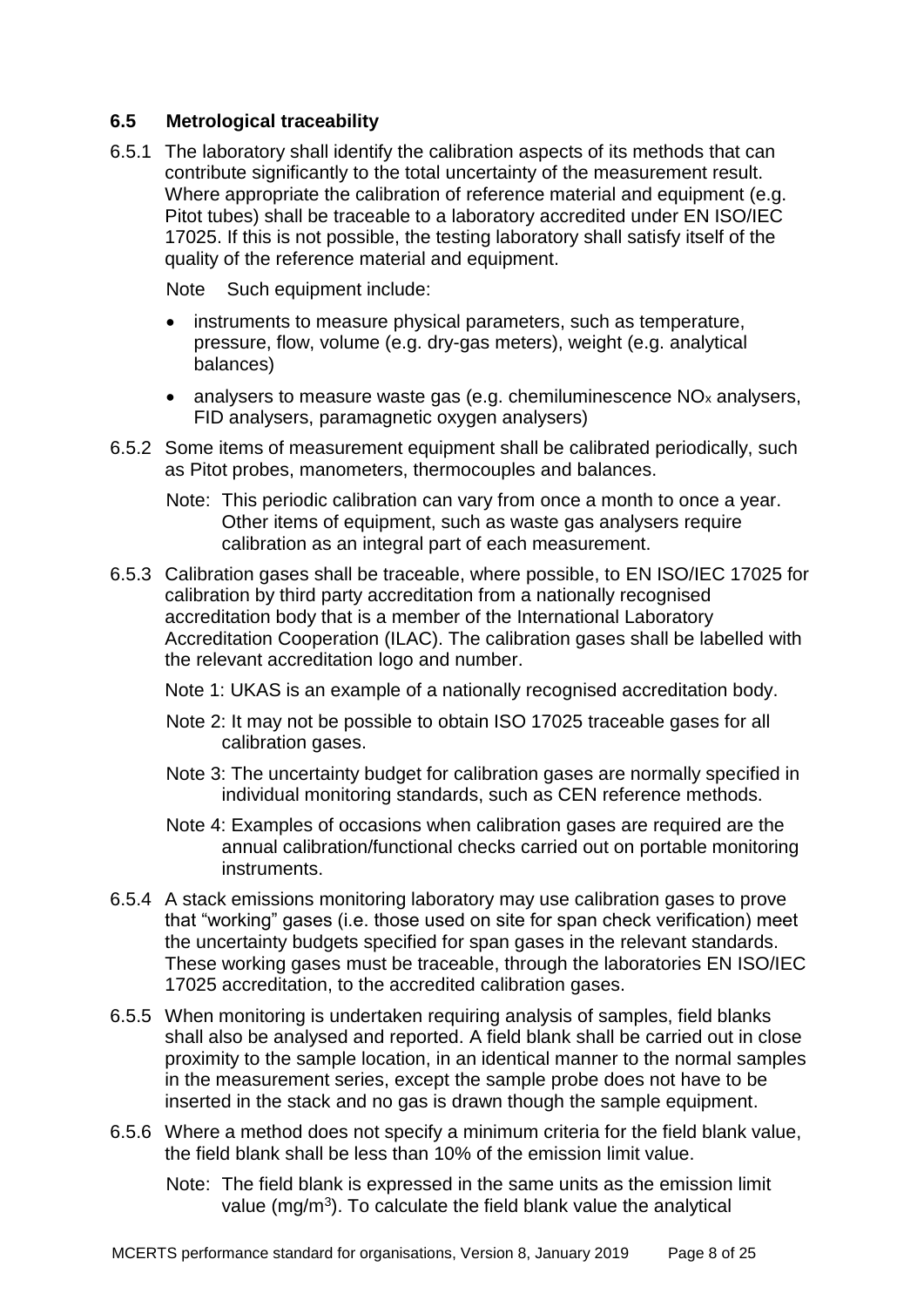laboratory result (i.e. a mass) is divided by the typical volume sampled during the measurement campaign.

6.5.7 When measuring gas concentrations using a manual technique, an absorber efficiency check shall be carried out for at least one test at each stack location per sampling campaign. The absorber efficiency check is passed if less than 5% of the measured pollutant is in the last impinger of the sample train.

The absorber efficiency check becomes less effective as the concentration of the pollutant in a stack gas decreases. Therefore, passing the absorber efficiency test shall only be required if the final measurement result is greater that 30% of the emission limit value.

Note: The following recommendations help ensure the absorber efficiency is met:

- $\bullet$  keep the absorbers below 20 $\degree$ C
- addition of an extra absorber containing absorber solution
- add an appropriate use before date to the absorber solution
- use a low flow rate (e.g.  $2 3$  l/min) to improve the absorption of the target measurand in the absorber solution

### <span id="page-12-0"></span>**6.6 Externally provided products and services**

No additional requirements to EN.ISO/IEC 17025.

# <span id="page-12-1"></span>**7 Process requirements**

#### <span id="page-12-2"></span>**7.1 Review of requests, tenders and contracts**

7.1.1 Organisations are permitted to subcontract monitoring activities to another organisation accredited under MCERTS for that work. It is the responsibility of the organisation to ensure that the subcontracted organisation is accredited under MCERTS for the scope of work. If analytical work is subcontracted, it shall be to an organisation that has accreditation to EN ISO/IEC 17025 and MCERTS for the scope of work.

Where individuals are employed on a subcontracted basis by an organisation, the organisation shall ensure that the individual is certified under the MCERTS personnel competency scheme to the required level.

# <span id="page-12-3"></span>**7.2 Selection, verification and validation of methods**

#### **a) Selection of sampling methods**

- 7.2.1 Monitoring shall be carried out in accordance with monitoring methods selected from Environment Agency Technical Guidance Note: M2.
- 7.2.2 MCERTS accreditation is applicable to methods in TGN M2 only.
	- Note 1: Even though a measurand may not be listed specifically in TGN M2, it may fall under a general method, such as speciated VOCs. Under these circumstances MCERTS accreditation can be obtained because it falls under the procedural framework of a CEN standard.
	- Note 2: The methods in TGN M2 have been selected according to the following hierarchy: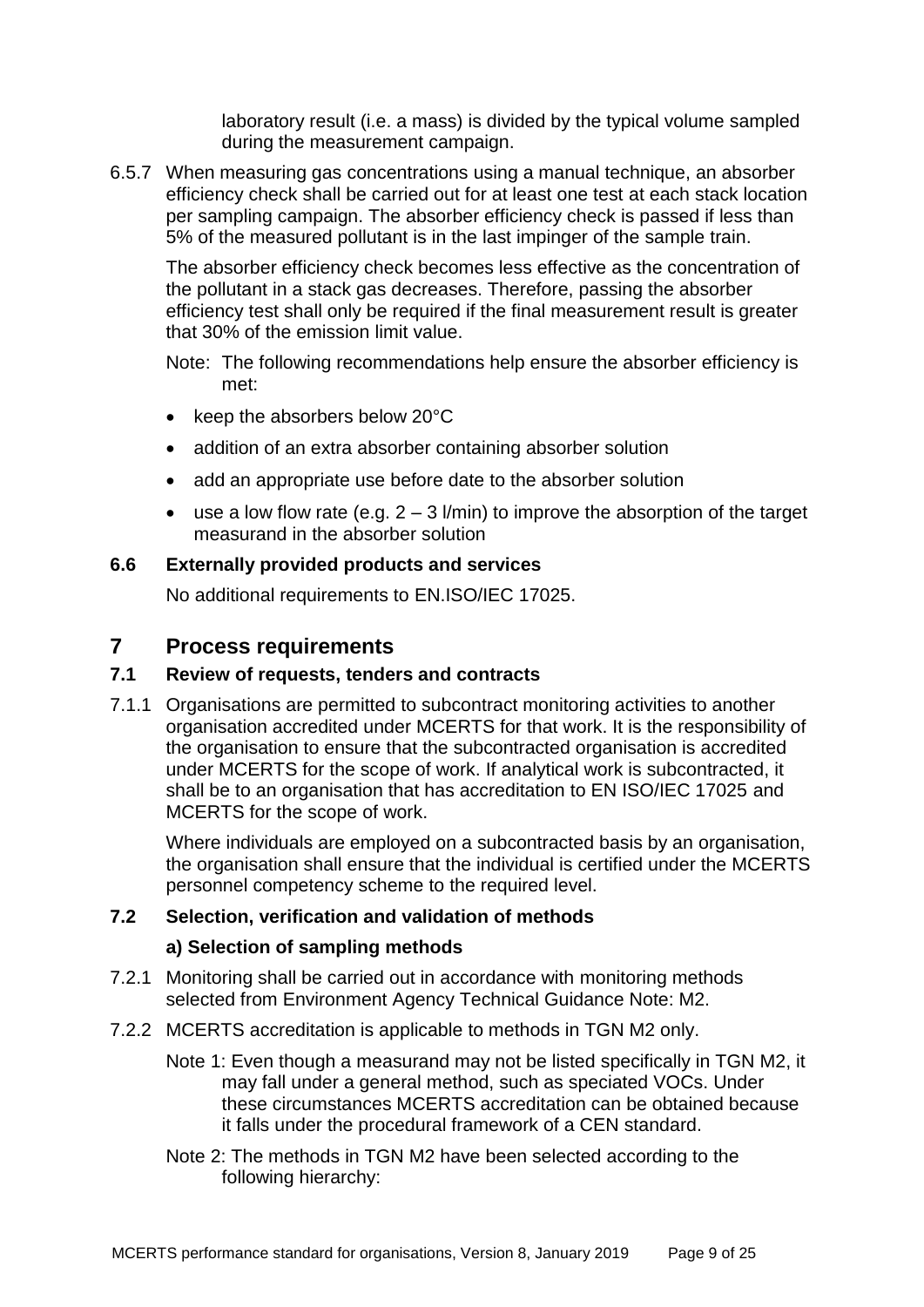- Comité European de Normalisation (CEN);
- International Standardisation Organisation (ISO).

If the substance cannot be monitored using methods covered by the above then a method from one of the following has been used in M2:

- British Standards Institution (BSI);
- United States Environmental Protection Agency (US EPA);
- Verein Deutscher Ingenieure (VDI).
- 7.2.3 M2 lists European reference methods (RMs), where available. It also lists techniques that could be used as an alternative method (AM) to the RM. Annex B of this document provides the framework for the use of instrumental based RMs and AMs.
- 7.2.4 The methods referred to in operators' permits are usually selected from M2. If an operator's permit refers to a method that is not in M2 the monitoring contractor shall bring this to the attention of the client before carrying out the monitoring work.

Note: If the method in the operator's permit is different to the one in M2, it is usually acceptable for the operator and us to update the permit by agreeing in writing that the method in M2 is used.

- 7.2.5 Environment Agency Method Implementation Documents (MIDs) provide details on how the preferred methods shall be used for regulatory monitoring.
- 7.2.6 The stack emission monitoring organisation shall use written technical procedures addressing the operation at the stack. The technical procedures shall meet the requirements of the method and the MID, where available.
- 7.2.7 The monitoring organisation shall obtain accreditation for each method they wish to use.

Note: UKAS will accredit organisations for the technical procedures to ensure they follow the standard methods, MIDs and the requirements of EN ISO/IEC 17025.

- 7.2.8 When supplementary parameters (i.e. physical ones, such as velocity, temperature and pressure or chemical ones, such as oxygen, carbon dioxide and water vapour) are used in the calculation of a measurement result, the measurement of these parameters shall be MCERTS accredited. If they are not MCERTS accredited, MCERTS accreditation cannot be claimed for the reported measurements.
- 7.2.9 The methods organisations are accredited to use shall be defined in the organisation's schedule of activities.

#### **b) Analysis methods**

7.2.10 If the method requires laboratory analysis of samples collected on-site, the monitoring organisation shall either be accredited for the analysis method to EN ISO/IEC 17025 for the MCERTS Performance standard for laboratories carrying out testing of samples from stack emissions monitoring or shall use another laboratory accredited to that standard.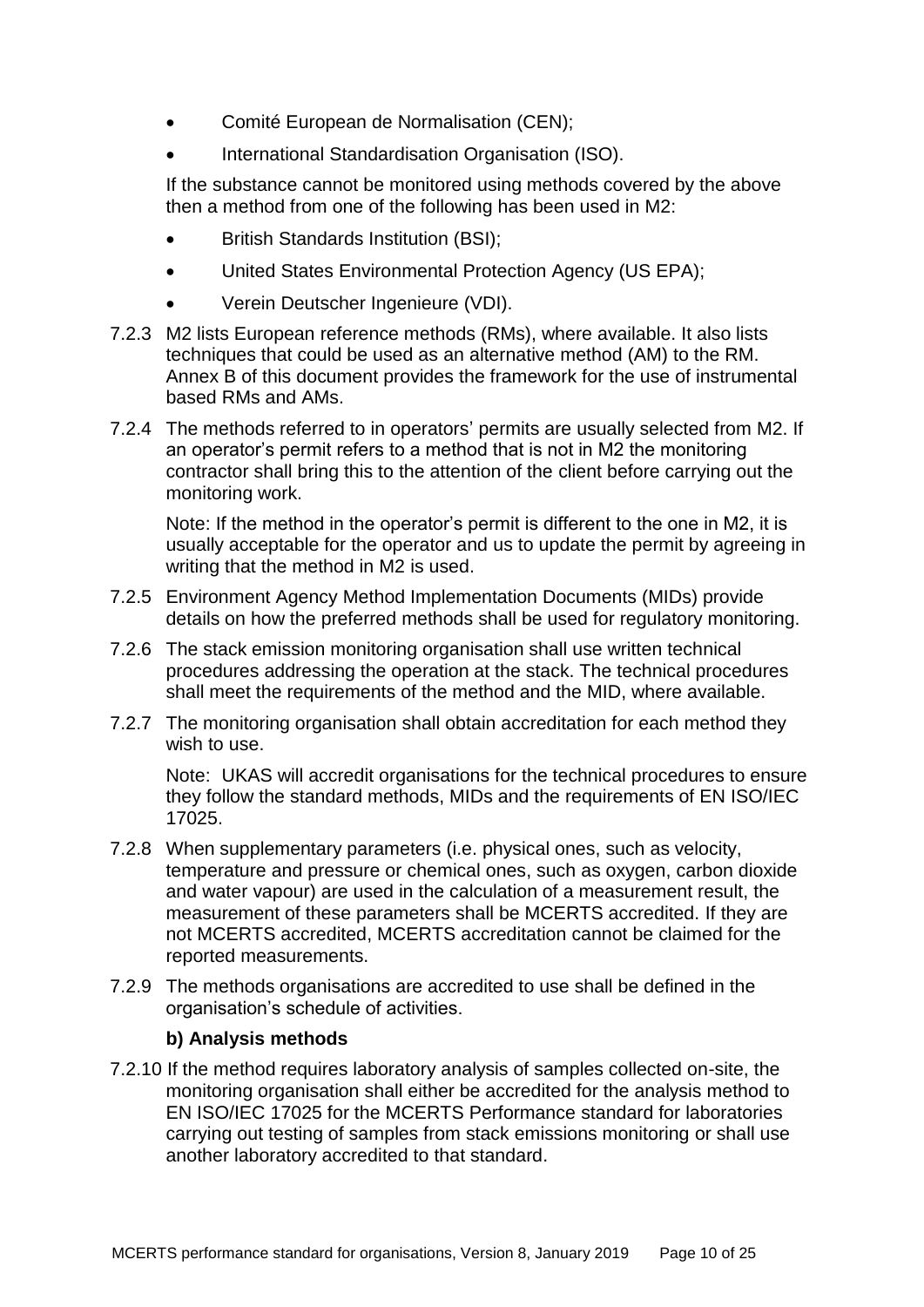- 7.2.11 If the analysis method is not accredited, the overall monitoring result is not MCERTS accredited. A statement explaining that the result is not accredited shall be included in the monitoring report.
- 7.2.12 A monitoring organisation with MCERTS accreditation for odour sampling, can claim MCERTS accreditation for the overall result of a measurement for odour, if the analysis is accredited to EN ISO/IEC 17025.
	- Note: Analysis of odour samples by olfactometry is not included in the MCERTS Performance standard for laboratories carrying out testing of samples from stack emissions monitoring.

#### **c) Unusual measurands**

7.2.13 Occasionally a monitoring organisation may be required to measure an unusual measurand (i.e. one that is not listed in TGN M2 or covered by a general method in TGN M2).

To measure an unusual measurand the monitoring organisation may select a national method (e.g. US EPA). If a national method is not available they may adapt an occupational method, such as those produced by the following:

- Method for the Determination of Hazardous Substances (MDHS) series published by the Health and Safety Executive (HSE).
- National Institute of Occupational Safety and Health (NIOSH).
- Occupational Safety and Health Administration (OSHA).

If a relevant method cannot be found, the monitoring organisation may adapt general monitoring principles based on the chemical and physical characteristics of the measurand.

MCERTS accreditation cannot be granted for these methods. However, the inclusion of quality assurance and quality control procedures helps ensure the methods are being employed properly.

- 7.2.14 In some circumstances it is not possible to precisely follow the requirements of isokinetic methods (i.e. those which require sampling at multiple points in a stack) due to the following factors related to the sample location:
	- limited access to the required number of sample lines
	- limited access to sample points, which may restrict the number of points that can be used
	- poor positioning of the sample plane, which may result in the flow criteria not being met

In these circumstances the estimation of the uncertainty relating to the results of a specific stack emission measurement exercise are complicated and not possible to quantify. The affect of the sample location on the measurement uncertainty shall not be taken into account when reporting the uncertainty. Qualifying remarks explaining the deviations from the standard shall be included in the monitoring report.

Note: EN ISO 14956 provide generic guidance on how to estimate the uncertainty of measurements. For periodic measurements of emissions this guidance can be applied using the following approaches, depending on the situation to estimate the measurement uncertainty: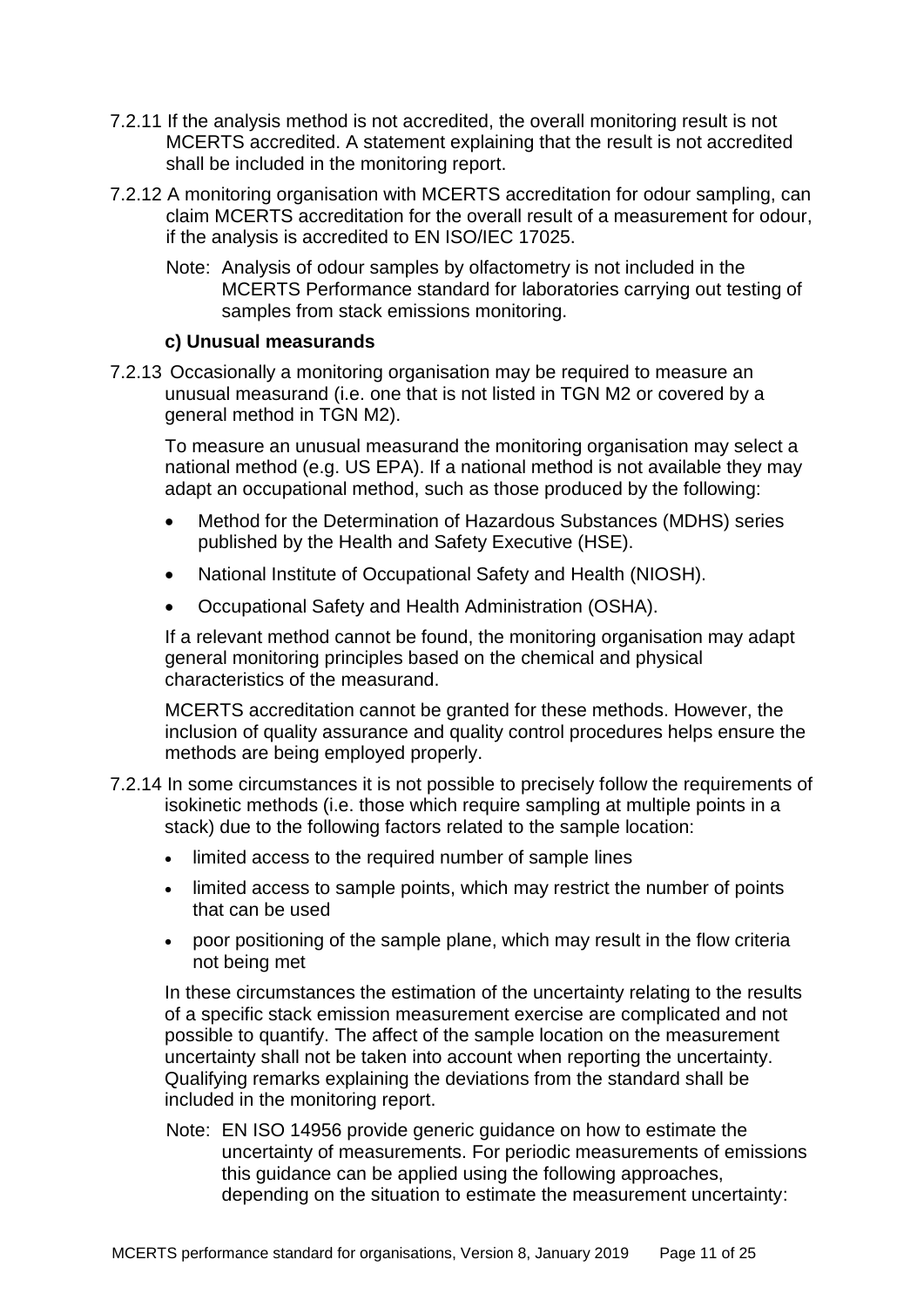- repeat measurements on reference materials
- experimental work, for example, repeatability experiments, paired comparisons and inter-laboratory comparisons
- estimations based on previous results/data e.g. instrument specifications
- 7.2.15 Where a method is used, which does not have a stated uncertainty, the laboratory shall estimate the uncertainty of the measurement using the approach specified in EN ISO 14956.

#### <span id="page-15-0"></span>**7.3 Sampling**

#### **a) Site review**

- 7.3.1 A site review is an on site visit that shall be carried out prior to producing a site specific protocol (SSP). The review is carried out so that the stack emissions monitoring personnel understand the physical and logistical situation on-site. The site review would normally be carried out once only. However, if the monitoring regime at the site changes significantly it may need repeating. The review provides essential information for determining a SSP.
	- Note: provided the site has a MCERTS compliant SSP available, this can be used by a monitoring organisation, which is new to the site, to develop their own SSP. Under these circumstances it may not be necessary to carry out another site review.
- 7.3.2 A person certified to MCERTS Level 2 with the appropriate technical endorsements shall be responsible for carrying out the site review. This person, however, need not be a member of the monitoring team that carries out the actual stack emissions monitoring.
	- Note: A person certified to MCERTS Level 1 is permitted to conduct a site review but only under the direct supervision of a Level 2 person (see MCERTS personnel competency standard).
- 7.3.3 The site review is carried out at an earlier date to the sampling, so that there is time to prepare the SSP and for any remedial actions to be carried out by the monitoring organisation and/or the client commissioning the monitoring.
- 7.3.4 Site reviews shall be documented.

#### **b) Risk assessment**

- 7.3.5 An assessment of the hazards and associated risks involved in stack emission monitoring shall be undertaken and documented during a site review and before every measurement campaign. The risk assessment shall be reviewed before starting work each day.
- 7.3.6 The risk assessment shall contain, as a minimum, the information included in Annex C.

#### **c) Site-specific protocol (measurement plan)**

7.3.7 Following a site review a site specific protocol (SSP) shall be produced to detail the application of the technical procedures to a specific site. The SSP shall be documented.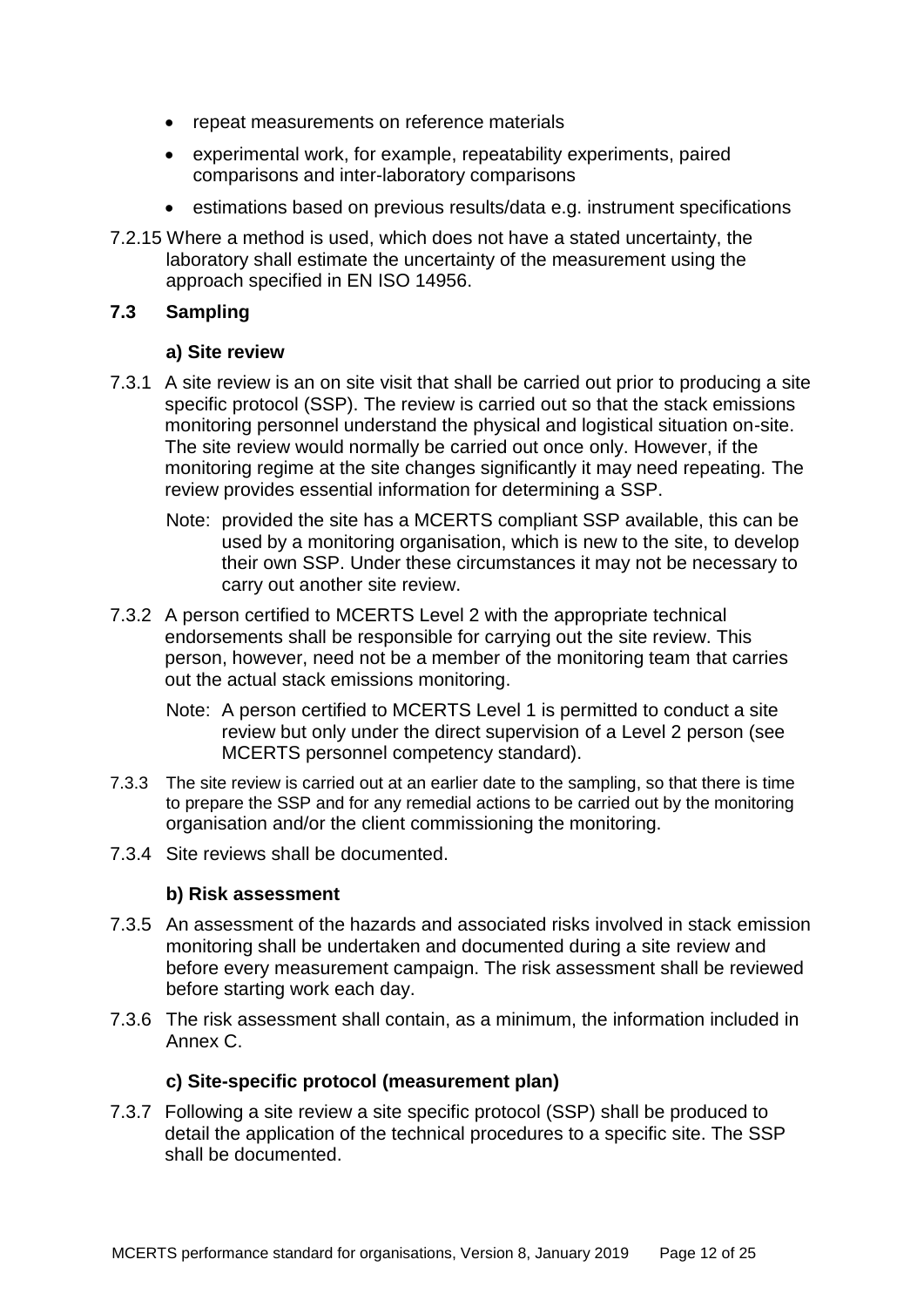Note 1: The SSP is kept by the operator as a record of how monitoring is carried out on their site.

Note 2: A copy of the SSP may be requested by the regulator.

- 7.3.8 Information from previous SSPs shall be used by a monitoring contractor when developing a new SSP. Agreement shall be sought from the client if technical changes are made to a previous SSP.
	- Note: Reviewing previous SSPs ensures that the monitoring is carried out consistently, even if the monitoring organisation changes.
- 7.3.9 A person certified to MCERTS Level 2 with the appropriate technical endorsements shall approve the SSP.
	- Note: A person certified to MCERTS Level 1 is permitted to produce an SSP but only under the direct supervision of a Level 2 person (see MCERTS personnel competency standard).
- 7.3.10 Agreement shall be sought from the client if a standard method in an organisation's technical procedure requires modifying due to site specific conditions.
- 7.3.11 The monitoring organisation should ensure the client agrees to the SSP prior to commencement of the measurement. Sufficient time shall be allowed, between the submission of the SSP to the client and the commencement of the measurement campaign, to enable the client to understand the SSP and to put in place any recommendations or changes required by the SSP. The laboratory shall retain documentary evidence that the client has agreed to the SSP.
- 7.3.12 The stack emission monitoring organisation shall, where available, use the operator's permit in order to prepare the SSP.
	- Note 1: Most monitoring for environmental compliance is carried out to meet requirements specified in an operator's permit.
	- Note 2: The operator is expected to provide the permit to the monitoring organisation in order for them to prepare the SSP.
- 7.3.13 The SSP shall contain, as a minimum, the information included in Annex D.
- 7.3.14 The SSP shall be updated, when required.
	- Note: It may be necessary to update the SSP following changes to the operator's permit or to the monitoring contractor's procedures. For example, the monitoring contractor's procedures may change due to the publication of a new monitoring standard. Depending on the significance of these changes it may be necessary to repeat a site review before updating the SSP.

#### **d) Job file**

7.3.15 A file shall be used to record details of the stack emission measurement campaign.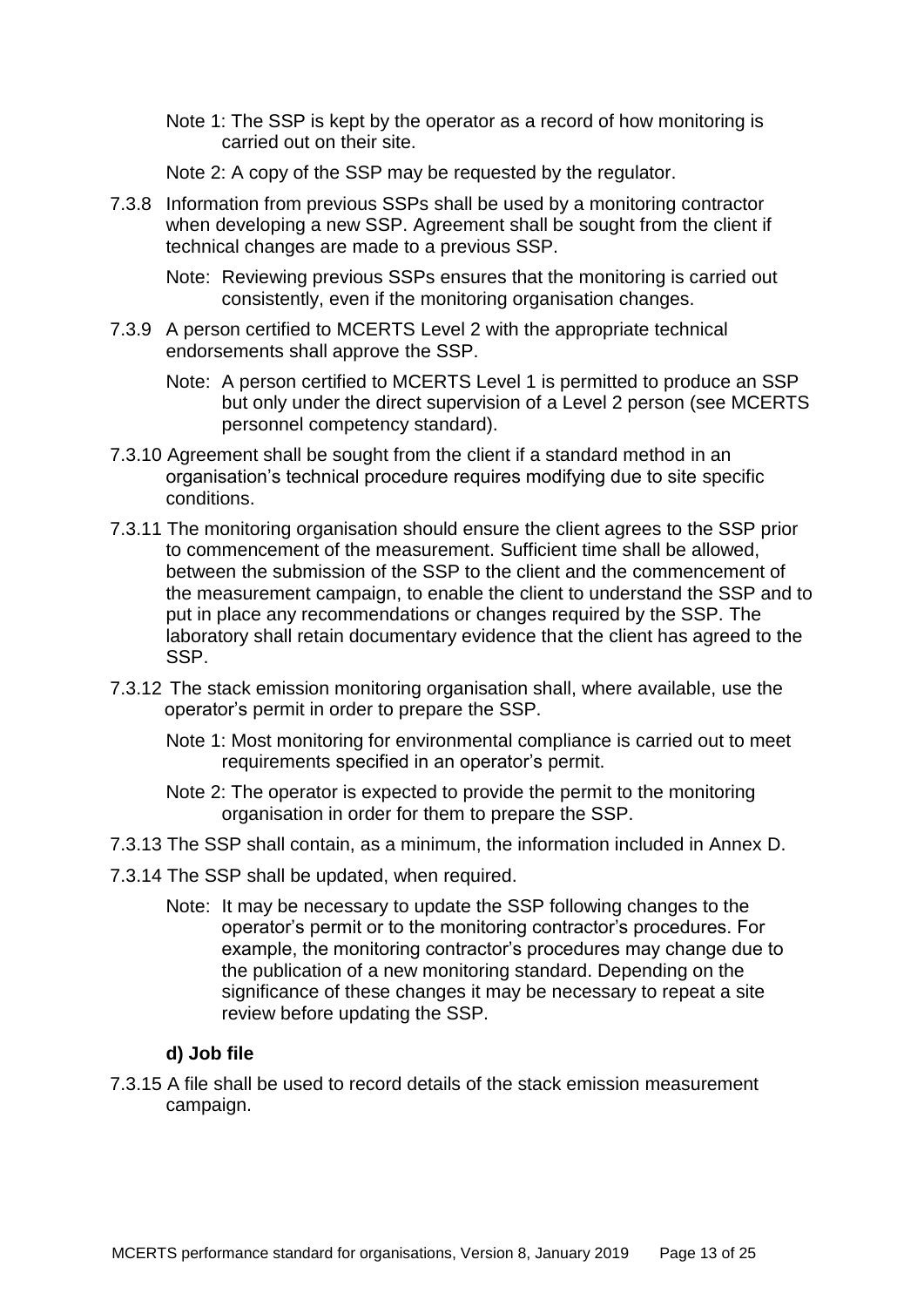7.3.16 A file shall contain, as a minimum, the following:

- site-specific protocol;
- risk assessment:
- list of equipment used;
- reference to equipment history for the measurement campaign:
- reagents and sample media used;
- record of deviations from site-specific protocol;
- measurement record sheets:

# **e) Site record sheets**

- 7.3.17 The organisation shall have procedures for recording monitoring data and operations relating to stack emission monitoring. Site record sheets shall be used to record this information.
- 7.3.18 Site record sheets shall include, as a minimum, the following:
	- date
	- name of the monitoring team members making the records
	- measurement procedure used
	- identification of the equipment
	- sampling location (including diagrams as necessary)
	- environmental conditions, for example, atmospheric pressure
	- details of measurement start and finish times
	- for manual methods, details of sampling, for example, dry gas metre readings, solution volumes, pressure and temperature readings
	- for instrumental methods, the output or indicated readings of the analyser
	- for manual methods, the sample details, for example, sample bottle or sorbent tube identification label

# <span id="page-17-0"></span>**7.4 Handling of test or calibration items**

- 7.4.1 A chain of custody record shall be maintained from the collection of samples, to sample storage, to sample analysis. The record should detail the person who has possession of the samples and the location of the item.
- 7.4.2 The stack shall be identifiable by a specific reference number or description.

# <span id="page-17-1"></span>**7.5 Technical records**

No additional requirements to EN ISO/IEC 17025.

# <span id="page-17-2"></span>**7.6 Evaluation of measurement uncertainty**

- 7.6.1 The organisation shall have procedures in place for providing an estimate of the uncertainties relating to results.
- 7.6.2 Where a RM has a stated uncertainty this can only be achieved if the requirements of the method are complied with in full. Where a RM is not complied with in full the laboratory shall estimate the uncertainty of the measurement.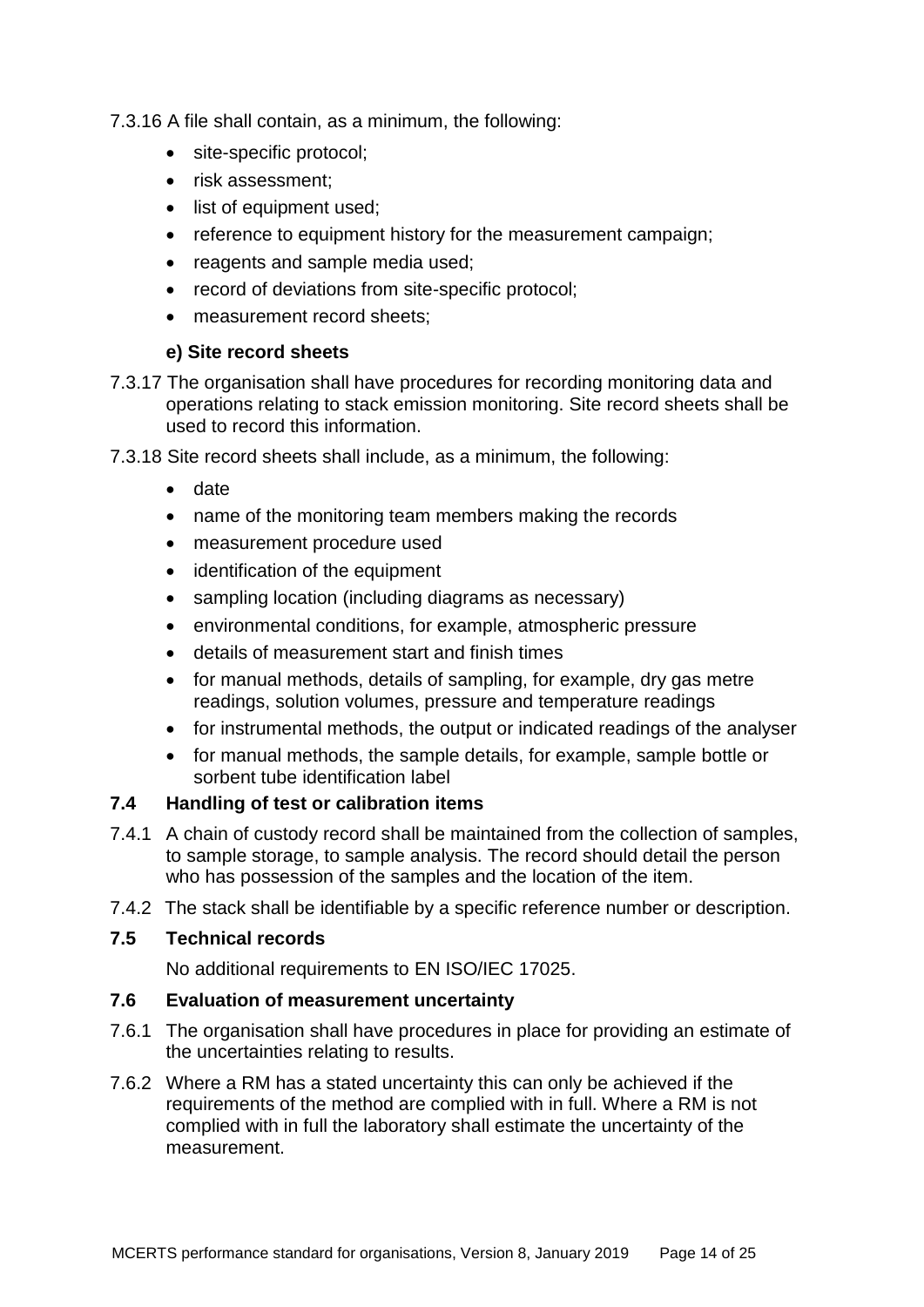# <span id="page-18-0"></span>**7.7 Ensuring the validity of results**

#### **7.7.1 Internal Quality Control**

No additional requirements to EN ISO/IEC 17025.

#### **7.7.2 Participation in interlaboratory comparison or proficiency-testing programmes**

Information on participation in proficiency testing is provided in Annex E.

**7.7.3** No additional requirements to EN ISO/IEC 17025.

#### <span id="page-18-1"></span>**7.8 Reporting of results**

7.8.1 A standard report format shall be used.

Note: The standardised report provides sufficient detail to allow an audit trail to the on-site measurement and process plant operating conditions.

- 7.8.2 The results of all monitoring shall be reported by the monitoring organisations to their clients. This requirement includes results showing non-compliance as well as compliance with emission-limit values.
- 7.8.3 Any deviations from the site specific protocol or the monitoring method /technical procedure(s) used shall be included in the report.
- 7.8.4 The report shall contain, as a minimum, the information included in Annex F. The report shall also contain information specified in individual monitoring methods.

Note: Monitoring methods may specify information related to both sampling and analysis.

- 7.8.5 Reports detailing results of regulatory compliance monitoring shall not contain opinions or interpretations:
	- about the effect monitoring deviations have on the application of the method
	- on whether the results demonstrate compliance or not with emission limit values

Note: The competent authority assesses the significance of monitoring deviations and whether results are compliant or not.

7.8.6 If requested, a copy of the report shall be provided to the competent authority. The report shall be available in an electronic format.

#### <span id="page-18-2"></span>**7.9 Complaints**

No additional requirements to EN ISO/IEC 17025.

#### <span id="page-18-3"></span>**7.10 Nonconforming work**

No additional requirements to EN ISO/IEC 17025.

# <span id="page-18-4"></span>**7.11 Control of data and information management**  No additional requirements to EN ISO/IEC 17025.

# <span id="page-18-5"></span>**8 Management system requirements**

No additional requirements to EN ISO/IEC 17025.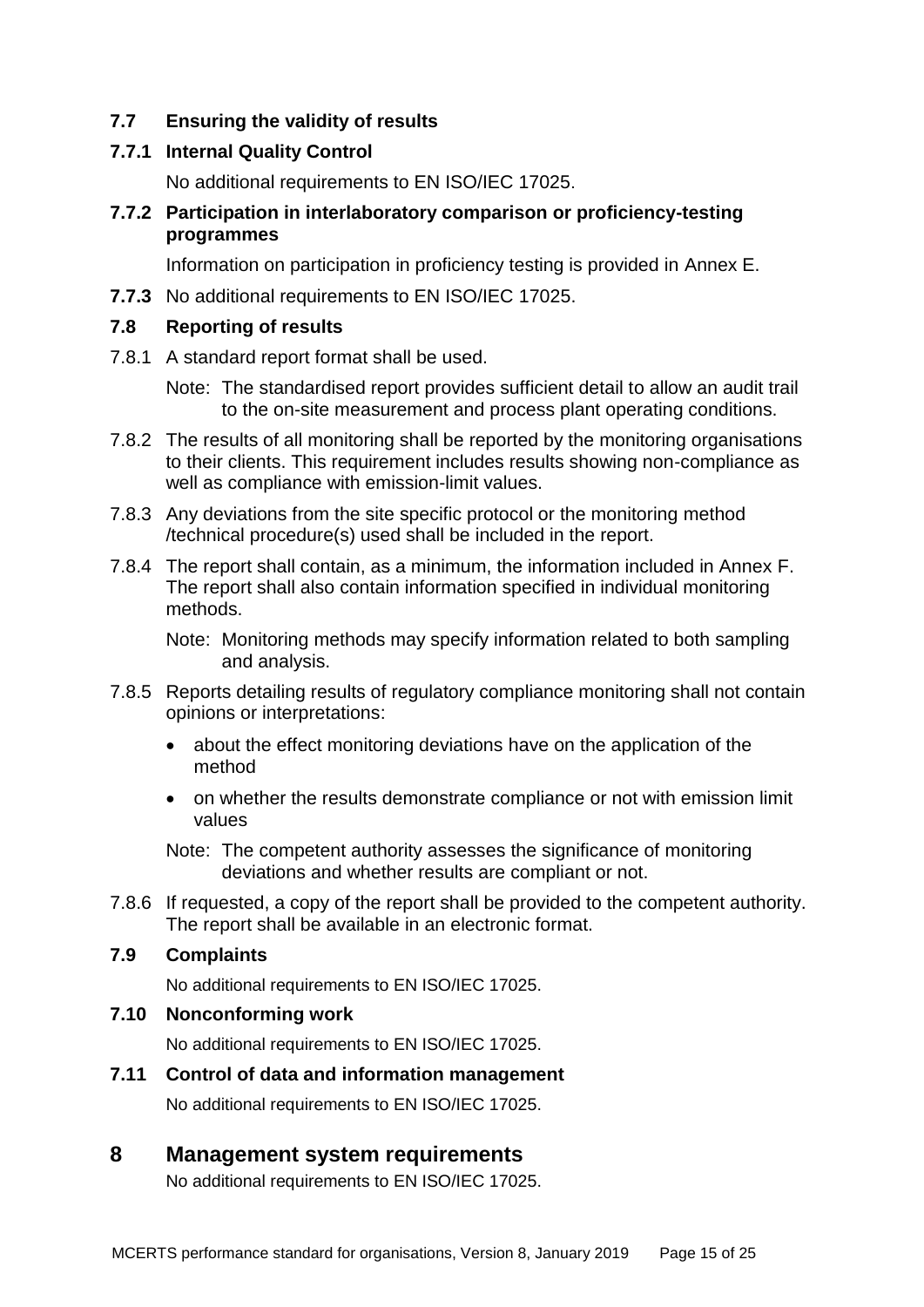# <span id="page-19-0"></span>**Annex A – Certification and supervision**

The certification and supervision requirements to carry out different stack emission monitoring activities under MCERTS accreditation are detailed below.

# **MCERTS trainee**

Can carry out site work under the **direct** supervision of a Level 2.

Note 1: Direct supervision of a Trainee requires the Level 2 to observe all the site work activities they carry out.

# **MCERTS level 1**

- Carry out risk assessments under **direct** supervision of a Level 2.
- Carry out site reviews under **direct** supervision of a Level 2.
- Produce SSPs but a Level 2 must authorise the SSP.
- Carry out site work under general supervision of a Level 2.
- Produce monitoring reports but a Level 2 must authorise the monitoring report.

# **MCERTS level 2**

The following activities may be carried out, no supervision required, but they must comply with MCERTS accreditation.

- Carry out and approve risk assessments
- Carry out and approve site reviews
- Produce and approve SSPs
- Carry out site work
- Supervise site work
- Produce and approve monitoring reports

Note 2: Direct supervision means that a Level 2 must accompany the Level 1 while carrying out risk assessments and site reviews.

Note 3: General supervision means the Level 2 must be actively involved in the practical work of monitoring on site. However, they do not have to observe all the work carried out by the team they are supervising.

The Level 2 must hold Technical Endorsements relevant to the monitoring required (this applies to carrying out the risk assessment, planning the work, carrying out the site work and producing the report).

To authorise SSPs and reports produced by a Level 1 the Level 2 must check the completed documents in detail.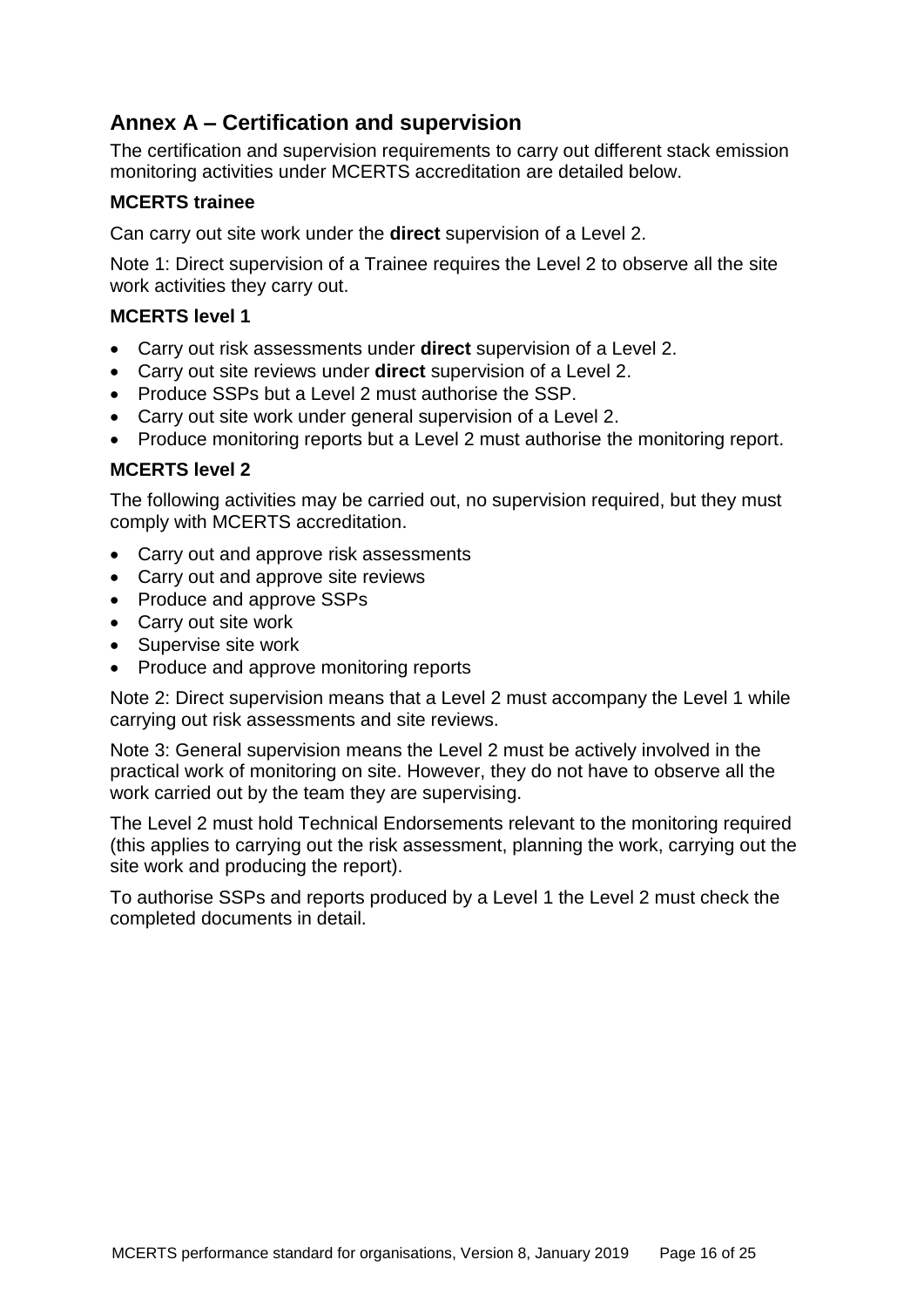# <span id="page-20-0"></span>**Annex B – Use of portable instruments in stack emissions monitoring**

# **B.1 Use of instruments for EN 14181 calibration (QAL2 and AST)**

Instrumental measurement systems used to carry out QAL2 and AST parallel reference measurements shall be MCERTS certified as a transportable-CEM (T-CEM) for the appropriate measurand and certification range for the application (an instrument is considered to have a suitable certified range when the certified range is not more than 1.5x the daily average ELV for incineration processes and not more than 2.5x the daily average ELV for large combustion plant and other types of process).

# **B.2 Use of instruments for compliance monitoring**

# **1) Use of MCERTS certified T-CEMs**

An instrument that is MCERTS certified as a T-CEM for the appropriate measurand and certification range (see B.1 for information on certification ranges) is suitable for compliance monitoring.

If an MCERTS certified instrument does not have a suitably low certification range for use at a particular application, it is acceptable to lower the certified range by proving the instrument meets the performance criteria, specified in the RM, over the lower range. This shall be done using an ISO 17025 accredited laboratory that has demonstrated to UKAS that it has suitable procedures in place to do this type of work.

The laboratory performance tests only need to be carried out on one instrument, as the MCERTS product certification verifies that each instrument is manufactured to the same standard.

# **2) Use of instruments that are not MCERTS certified**

An instrument that is not MCERTS certified as a T-CEM may be used, provided it is proven to meet the performance criteria of the RM. This shall be done using an ISO 17025 accredited laboratory that has demonstrated to UKAS that it has suitable procedures in place to do this type of work. The user shall also demonstrate that the instrument works on the intended process application. This shall be achieved in one of the following ways:

- carrying out field tests, under ISO 17025 accreditation, to compare the instrument against the reference method
- carrying out tests, using an appropriate stack simulator test rig, under ISO 17025 accreditation, to compare the instrument against the reference method

As a minimum the test rig / field tests shall meet the requirements of CEN TS 14793.

The accredited method shall specify the types of process the instrument may be used on.

Once the test rig / field tests have been completed satisfactorily they can be applied to all instruments of the specific model tested.

Once the technique has been proven in the field the stack emission monitoring organisation shall demonstrate that **each** instrument they use meets the laboratory performance criteria specified by the RM.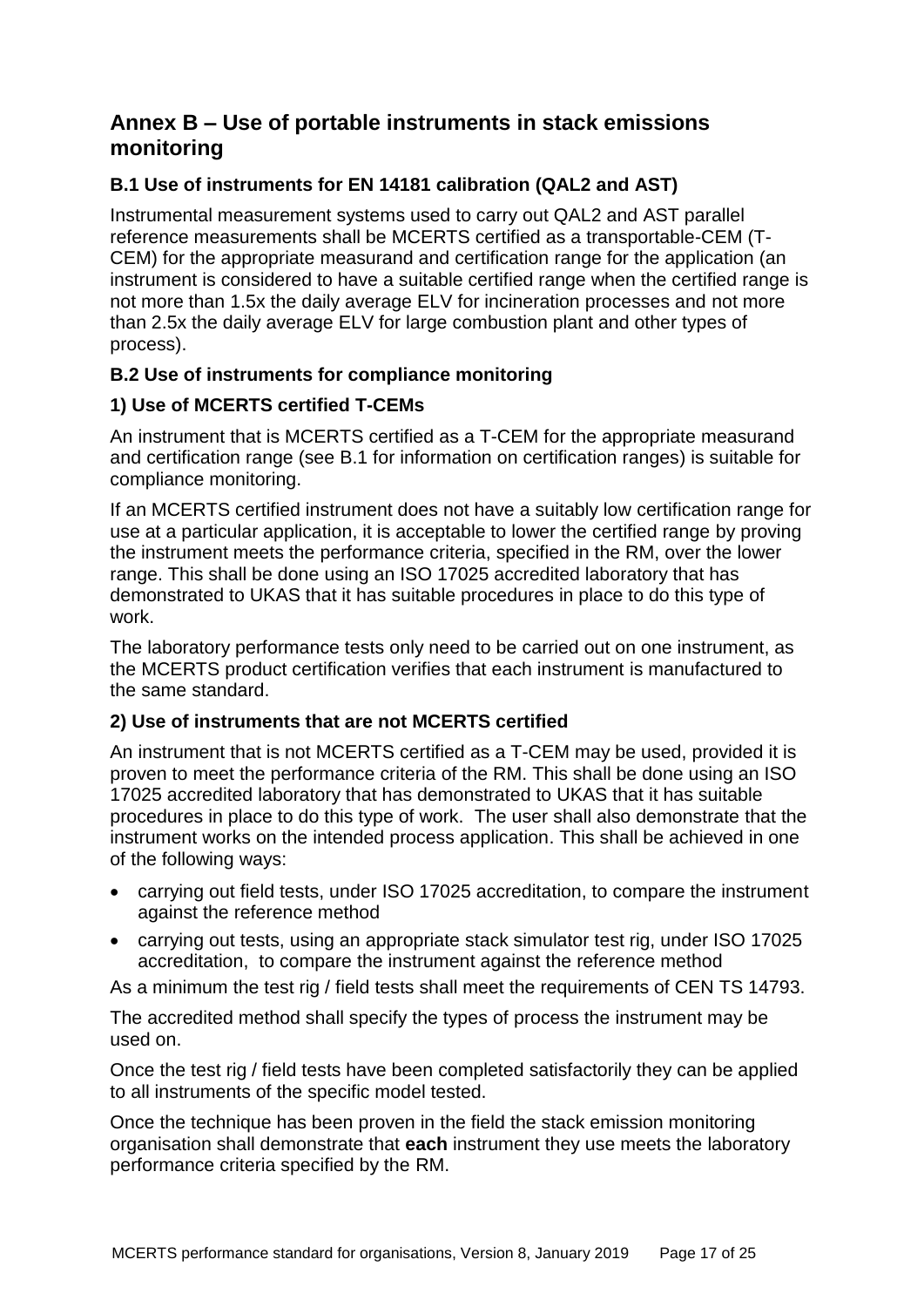# <span id="page-21-0"></span>**Annex C – Health and safety**

- 1. Relevant safety guidance includes Environment Agency Technical Guidance Note: M1 and the Source Testing Association *Risk assessment guide: industrial emission monitoring*.
- 2. The monitoring organisation shall implement procedures to minimise health and safety risks during site work. The procedures shall include:
	- using a risk-management approach to site work
	- compliance with care of substances Control of Substances Hazardous to Health (COSHH)
	- site-safety induction training
	- safe systems for lone and remote working
- 3. Equipment used on-site by the organisation shall meet all the necessary safety standards required. Monitoring personnel shall use appropriate lifting equipment. As a minimum personnel shall wear safety glasses and steel toecapped footwear conforming to appropriate standards while undertaking stack emission monitoring.
	- Note Equipment used on-site by the monitoring organisation also includes any of the operator's equipment they may use (for example, lifting equipment).
- 4. Appropriate control measures (for example, safe working procedures, local exhaust ventilation and personal protective equipment) shall be detailed in the organisation's technical procedure for the relevant methods.
- 5. The monitoring organisation shall undertake and document a risk assessment specific to the required work and sampling location. This shall be undertaken in three stages:
	- as part of a site review
	- before pre-sampling preparation in the laboratory
	- before on-site monitoring
- 6. The site review risk assessment shall include a section that shall be completed before entering the area of work. This shall be used by the monitoring organisation to find out standard site safety information such as fire alarms and procedures, chemical hazard alarms and procedures, intrinsically safe working areas, hygiene regulations, emergency rescue plans. This information may be covered in a formal site induction or a permit to work system. On sites where these are not available, it is the responsibility of the person certified to MCERTS Level 2 (team leader) to obtain the information.
- 7. The monitoring organisation's risk assessment shall confirm that the site/process operator has the following elements in place before undertaking stack emission work:
	- a safety policy covering work on site in accordance with the requirements of the Management of Health and Safety at Work Regulations
	- a safe sample platform and work area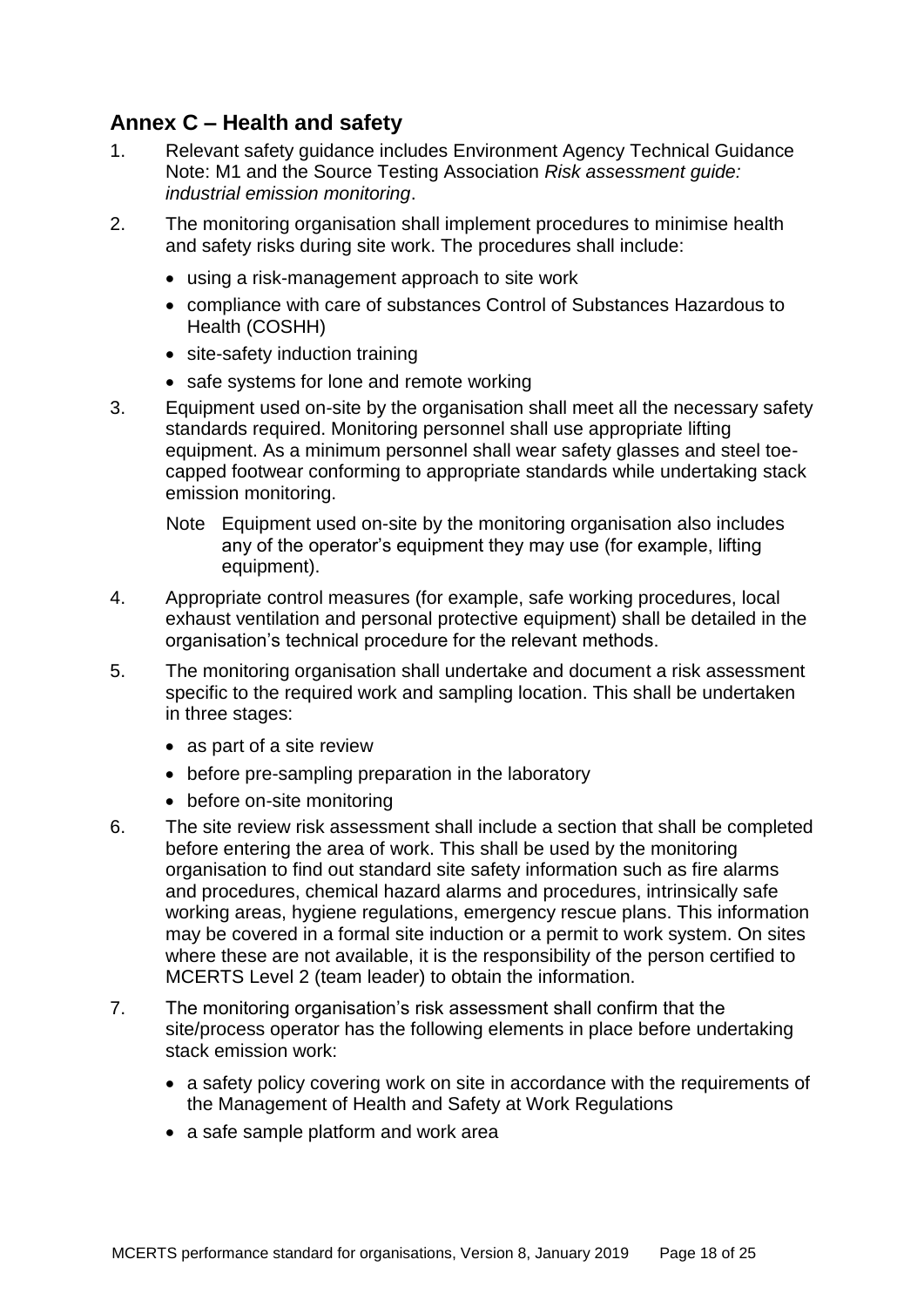- 8. Monitoring personnel visiting or working on a site for the first time shall attend a site induction if provided by the site operator. Attendance at an induction shall be recorded on the risk assessment for each member of the monitoring team.
- 9. The risk assessment shall include an assessment of the level of risk from each of the various hazards present and as a minimum shall include:
	- $\bullet$  general site hazards site traffic, fire and emergency, mechanical operations, chemical operations
	- physical hazards at the stack lifting, falling, burns, electricity, compressed gases
	- chemical hazards at the stack exposure to substances from flue gases, exposure to substances used in monitoring tests
	- weather and environment temperature extremes, wind, rain, lightning, snow and ice, sunburn
	- chemical hazards at the laboratory exposure to chemicals used for equipment and sample preparation
- 10. The risk assessment shall also include:
	- a COSHH assessment of exposure to workplace substances (both laboratory and on-site)
	- information on the composition and pressure of the gas in the stack to be monitored and the process characteristics
	- identification of the control measures are required to reduce exposure to an acceptable level
- 11. Organisations that undertake lone working on-site shall incorporate safety procedures into the risk assessment (for example, use of personal alarm, regular contact with site personnel).
- 12. The risk assessment shall clearly show the hazards for each working area (for example monitoring position, stack and the like).
- 13. The risk assessment shall quantify the risk. The level of risk shall be that recorded at the time of assessment, not the level that would be the case if control measures were put in place.
- 14. The operator shall be shown the risk assessment and be given the opportunity to comment on it. For in-house teams, a representative of the operator not directly involved in the work shall be shown the risk assessment. Typically, this could be the environmental manager or safety manager.
- 15. Work shall not commence until the organisation's risk assessment confirms that the risks are acceptable, or control measures have been put into place (including those that are the responsibility of the operator) to reduce the risk to an acceptable level.
- 16. Before work commences, the risk assessment shall be communicated by the Level 2 person (team leader) to other members of the monitoring team. All team members sign the risk assessment to confirm they have seen and understood its content.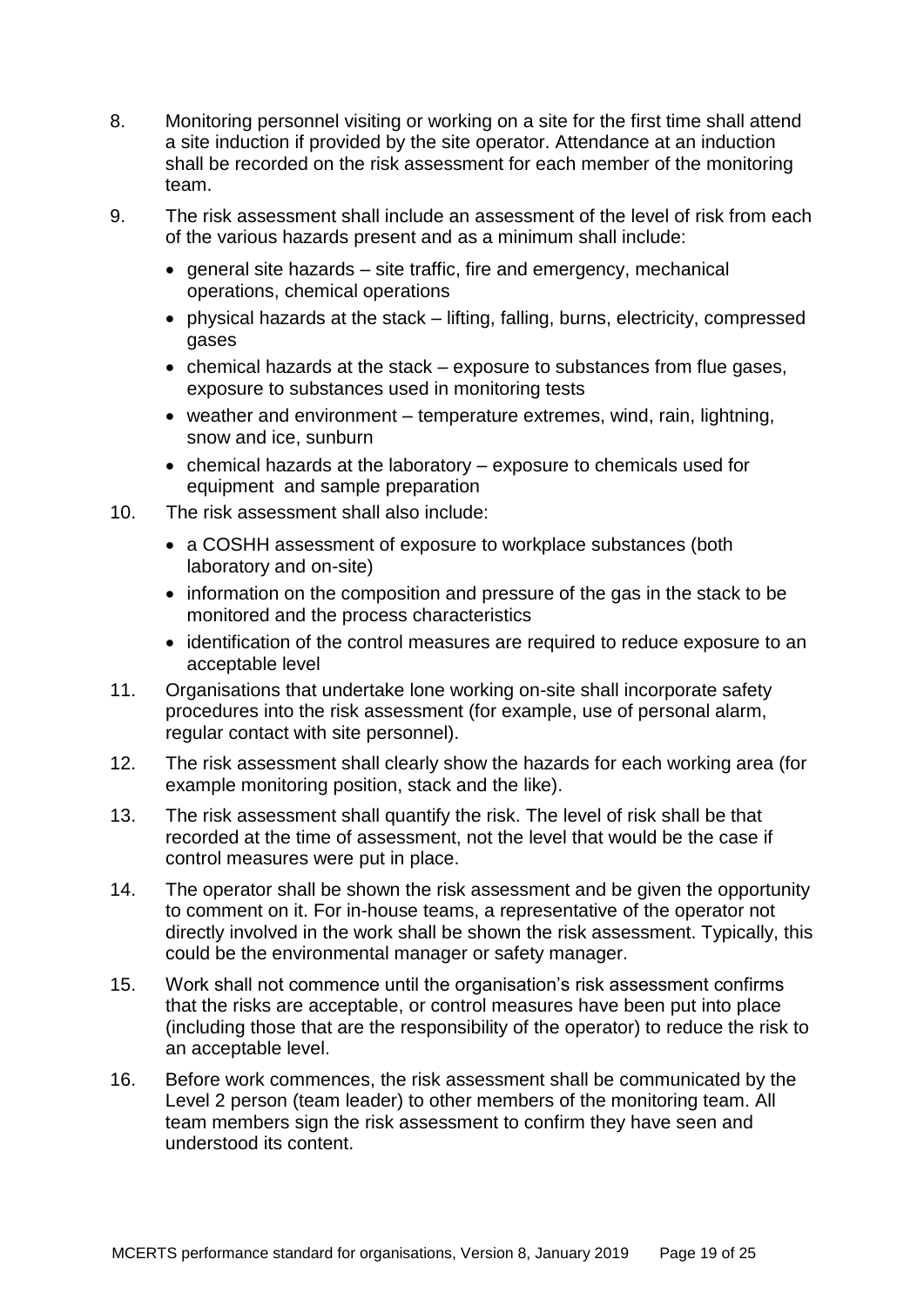# <span id="page-23-0"></span>**Annex D – Site specific protocol**

A site-specific protocol (SSP) shall contain the following in the same section order specified below:

### **Part 1**

### **Contact details, monitoring dates and personnel**

- operator name
- operators address and contact information
- permit number (including permit variation number, if applicable)
- installation name
- name of operator's contact
- date and report number of previous monitoring campaign
- planned date of monitoring campaign
- name and address of the monitoring organisation
- name, role during monitoring campaign, MCERTS registration number, certification level and technical endorsements held of the persons who will be involved in the monitoring campaign (the date when the certificates expire is to be included)

Note 1: Part 1 is updated before each monitoring visit

# **Part 2**

#### **Monitoring objectives**

- the overall aim of the monitoring campaign
- the substances to be monitored at each emission point:
	- **EXEC** emission limit value
	- **F** reference conditions at which the results are expressed
	- details of monitoring method(s) to be used for each substance
- $\bullet$  the overall uncertainty of the method(s)

#### **Process conditions**

- the type of process
- a description of the process
- if batch process whether the whole of the batch is to be sampled or the details of the part of the batch sampled
- the fuel type and feedstock
- the normal load, throughput or continuous rating of the plant
- any unusual occurrences that take place during the process
- what type of abatement system is fitted (if applicable)
- what type of CEM system is installed and details of the data information system (if applicable)
- the process details that need to be collected over the monitoring period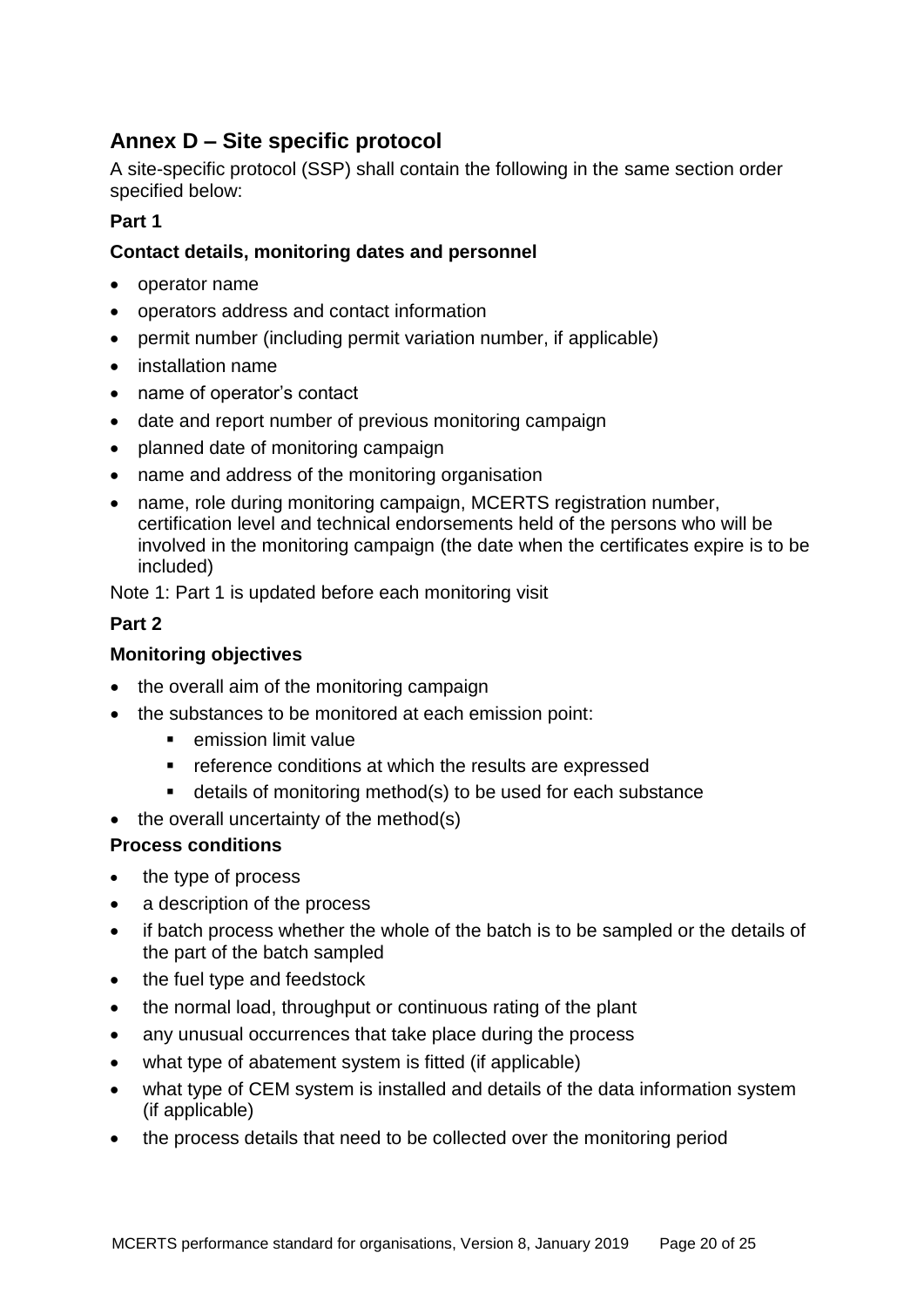### **Sample location**

- dimensions of the stack(s) and monitoring facilities
- a description of the location of the sampling plane for each release point
- for each sampling plane, a description of the type of sampling port (accessibility, correct size, sufficient number, properly located)
- for each sampling plane, a summary of the number, arrangement and orientation of the sample line(s), and the number of sampling points per line
- access to the stack
- adequate work area at the sampling positions
- availability of required utilities (electrical, lighting, water)
- expected velocity profile\*
- expected temperature and moisture of the stack gas\*
- homogeneity test (where required)\*
- restrictions on using equipment, e.g. intrinsically safe areas
- physical restrictions to using required apparatus
- appropriate measurement equipment for the application
- for each sampling location, a summary of compliance with BS EN 15259 / EA TGN M1 (e.g. flow criteria, homogeneity, access to sample line(s) and sample point(s)

\*Note 2.Historical information from previous measurement reports may be used. A note of the reports date and ID number shall be included in the site review.

### **Details of monitoring**

- expected emission values
- the equipment used for each substance monitored
- the sampling duration and number of samples for each measurement, including blanks
- for manual methods, the proposed sample flow-rate, volume and minimum sampling times
- for instrumental methods, the proposed span-gas concentration
- the measurement concentration range and lower detection limit
- for manual methods requiring a separate chemical analysis stage, details of the analytical method, the laboratory carrying out the analysis
- any modifications to the technical procedure, with justifications
- an explanation why any substance(s) in the monitoring objectives will not be monitored
- an explanation why any substance(s) will not be monitored in accordance with the monitoring method
- Note 3: Part 2 is updated when there are changes to the monitoring. It may be necessary to update the SSP following changes to the operator's permit or to the monitoring contractor's procedures. For example, the monitoring contractor's procedures may change due to the publication of a new monitoring standard. Depending on the significance of these changes it may be necessary to repeat a site review before updating the SSP.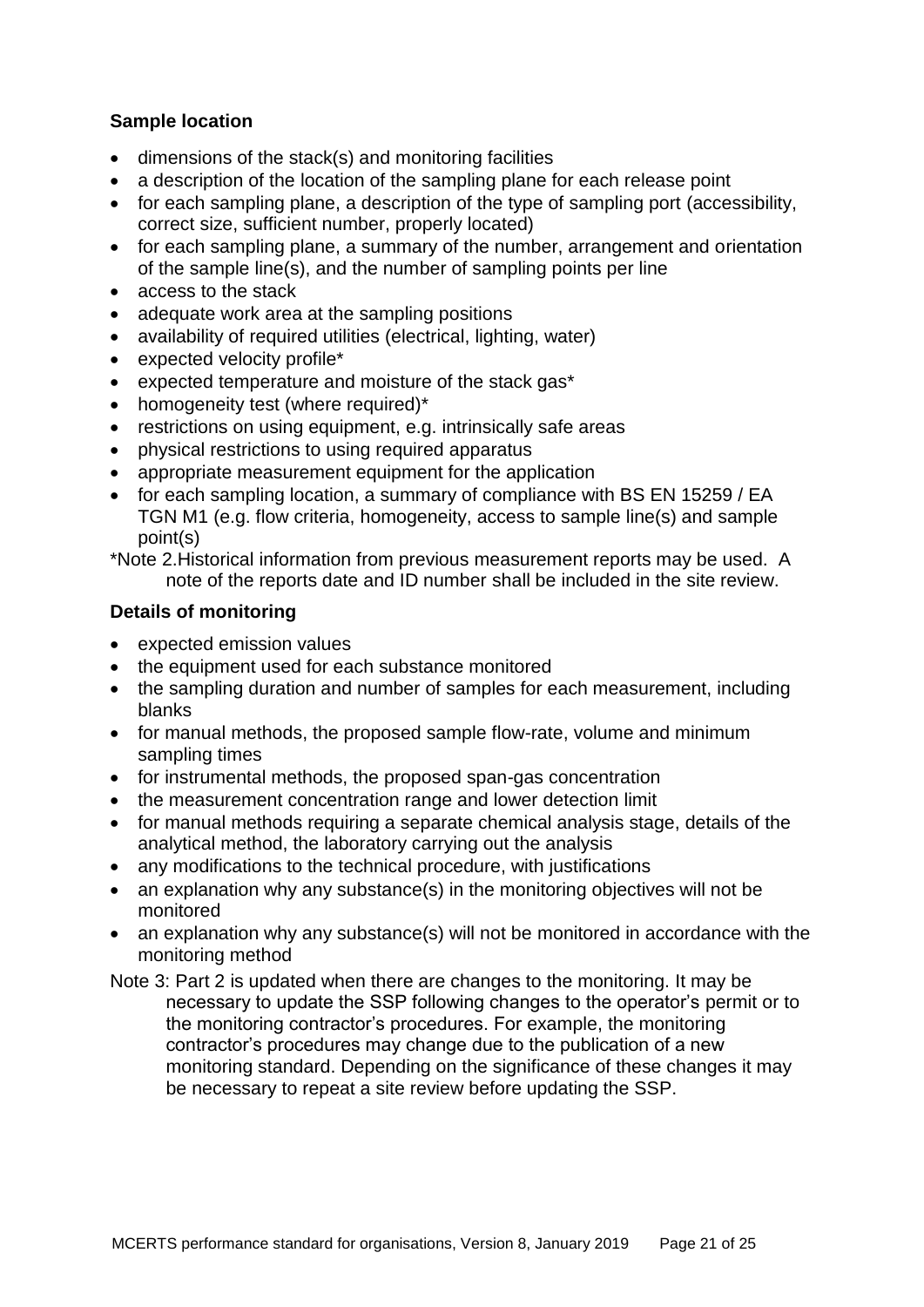# <span id="page-25-0"></span>**Annex E - Participation in proficiency-testing**

- 1. Proficiency-testing (PT) shall be used, where available and appropriate.
- 2. Monitoring organisations shall take part in PT that is accredited to ISO/IEC 17043 for determinands that are appropriate to the monitoring organisation's scope of accreditation and scope of work.
- 3. Where available and appropriate to the monitoring organisation's schedule of accreditation and scope of work, an appropriate, accredited PT scheme based on the use of a stack gas simulator or a real stack facility, shall be participated in. The participation rate shall be at least once in every 4 year accreditation cycle, for each permanent location that carries out accredited stack emissions monitoring activities.

Note: The National Physical Laboratory run a PT scheme that is based on the use of a stack gas simulator facility. Terms of references have been agreed between NPL and the Environment Agency to ensure that this is an effective means of assessing the performance of MCERTS accredited stack emissions monitoring organisations.

- 4. Where available and appropriate to the monitoring organisation's schedule of accreditation, appropriate accredited PT schemes, which are run by sending artefacts (for example a gas cylinder delivery programme) to a permanent location, shall be participated in, each year that a permanent location does not take part in a PT scheme based on the use of a stack gas simulator or real stack facility.
- 5. Each monitoring organisation shall have a proficiency testing plan, which shall document the proposed participation of Level 2 personnel and monitoring equipment/instruments from each occasion to the next, to prevent, where possible, duplication of participation of personnel and equipment/instruments.
- 6. For monitoring organisations with multiple locations, attendance of a PT scheme, which is based on a stack gas simulator or real stack facility, shall be spread evenly across a 4 year accreditation cycle. This shall be included in their PT plan.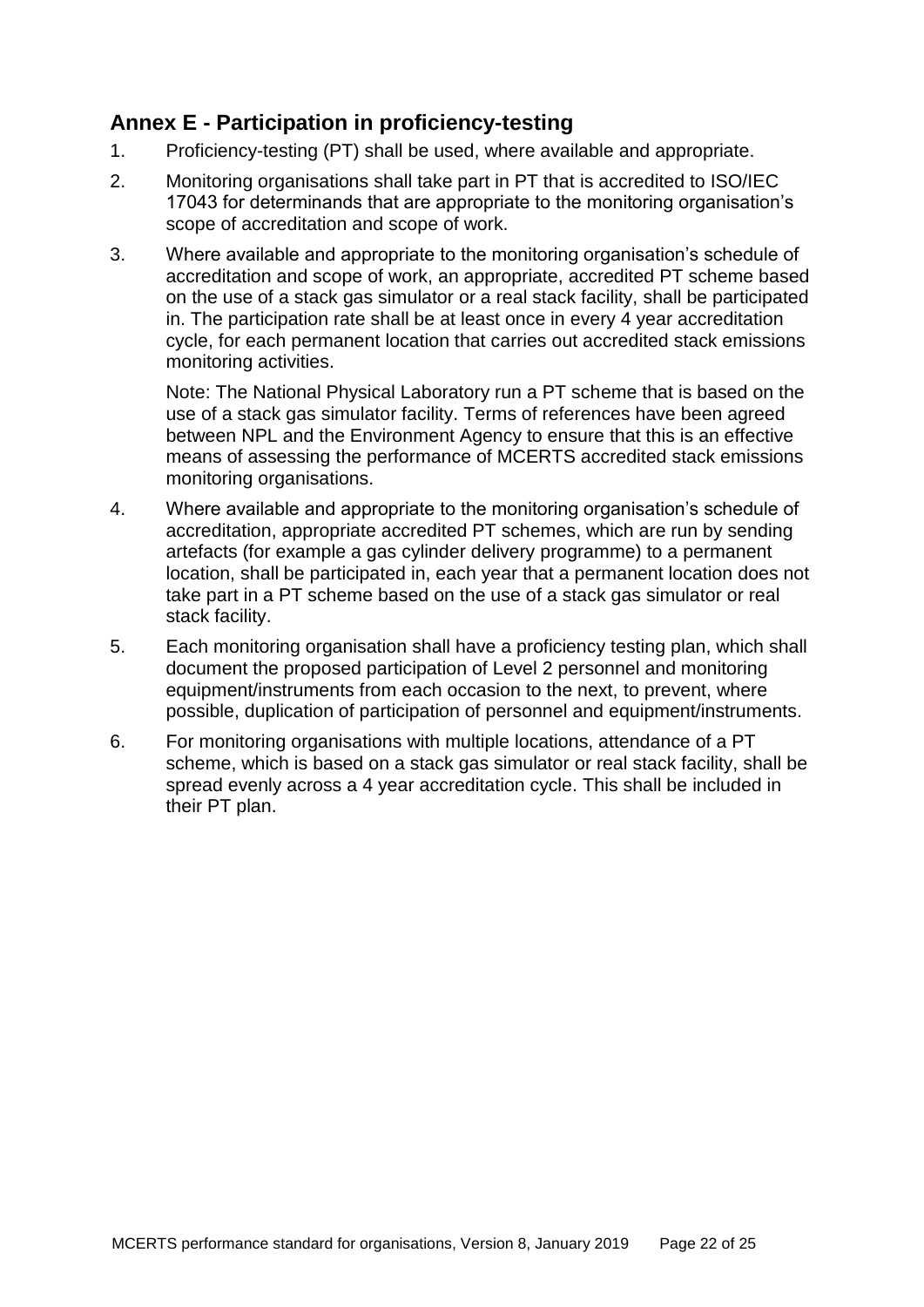# <span id="page-26-0"></span>**Annex F – Stack emission monitoring report**

A stack emission monitoring report shall include the following information on each page:

- a unique reference in the following format:
	- permit number (including permit variation number, if applicable)
	- operator and installation name
	- vear of the monitoring visit
	- sequential numbering system, if applicable (e.g. biannual, quarterly)
- a version number
- a page number, which shall be written as "page x of  $v$ "

The report shall contain the following information in the same section order specified below:

# **Part 1: Executive Summary**

# **Cover sheet**

- MCERTS logo, UKAS accreditation symbol and registration number of the monitoring organisation
- title
- permit number (including permit variation number, if applicable)
- operator name
- installation name
- dates of the monitoring visit
- contract number or reference
- name and address of the client organisation (if applicable)
- name and address of the monitoring organisation
- date of the report
- name, MCERTS registration number, certification level and technical endorsements held of the person approving the report for the monitoring organisation and
- the signature of the person approving the report

# **Contents**

The content sheet shall describe the contents of both parts of the report.

# **Monitoring objectives**

- the overall aim of the monitoring campaign
- the substances to be monitored at each emission point and
- any special requirements

# **Monitoring results**

- emission point
- substances to be monitored
- emission limit value expressed in the terms and units defined in the permit
- periodic monitoring result in the same terms as the emission limit value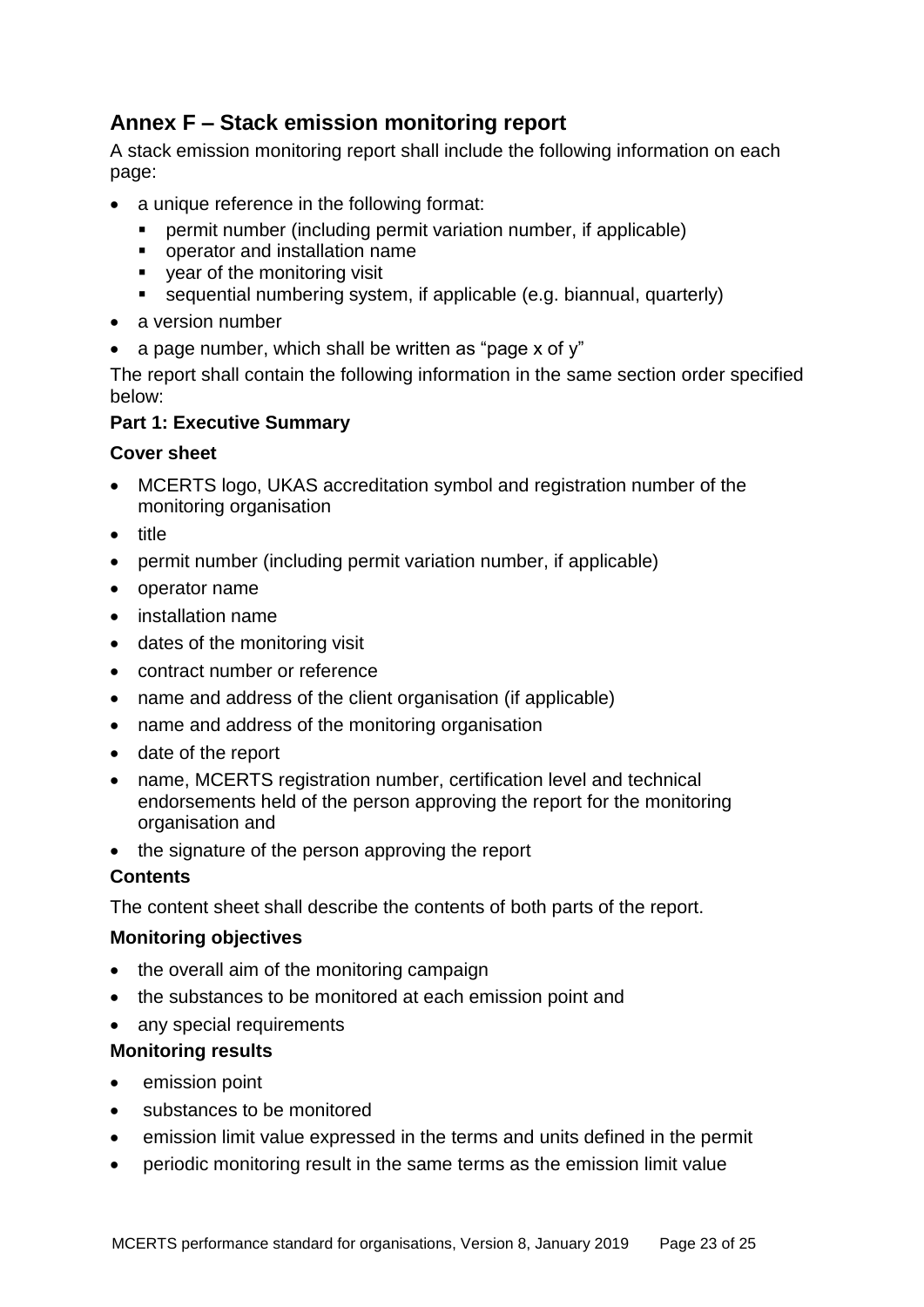- uncertainty associated with the result at a 95% confidence level
- units for the emission limit value, the periodic monitoring result and the uncertainty
- reference conditions at which the results are expressed
- date of monitoring
- start and end times for the monitoring
- name and reference number of monitoring method used
- accreditation for use of the method, such as MCERTS, UKAS
- process status at the time of monitoring, such as load and feedstock

### **Operating information**

- whether process was continuous or batch process
- whether the whole of the batch was sampled or the details of the part of the batch sampled (if applicable)
- what fuel was used during monitoring (if applicable)
- what feedstock used during monitoring (if applicable)
- the normal load, throughput or continuous rating of the plant
- what type of abatement system and whether operating
- the periodic monitoring results and the results obtained for the corresponding period by the operator's CEMS

### **Monitoring deviations**

- an explanation why any substance(s) in the monitoring objectives was not monitored
- an explanation why any substance(s) were not monitored in accordance with the monitoring method
- any other issues relevant to the monitoring results

# **Part 2: Supporting information**

# **Appendix 1**

- name, role during monitoring campaign, MCERTS registration number, certification level and technical endorsements held of the persons who carried out the monitoring campaign
- the substance(s) monitored, the reference number of the standard method used and the reference to the Technical Procedure used by the monitoring organisation
- a reference to the equipment check lists used on the monitoring campaign

# **Further appendices (for each emission point)**

- diagrams showing the dimensions of the stack and the monitoring facilities
- flow criteria measurements, such as measurements for temperature, pressure and stack gas velocity
- gas homogeneity test results
- gas measurements, such as oxygen and carbon dioxide
- water vapour measurements